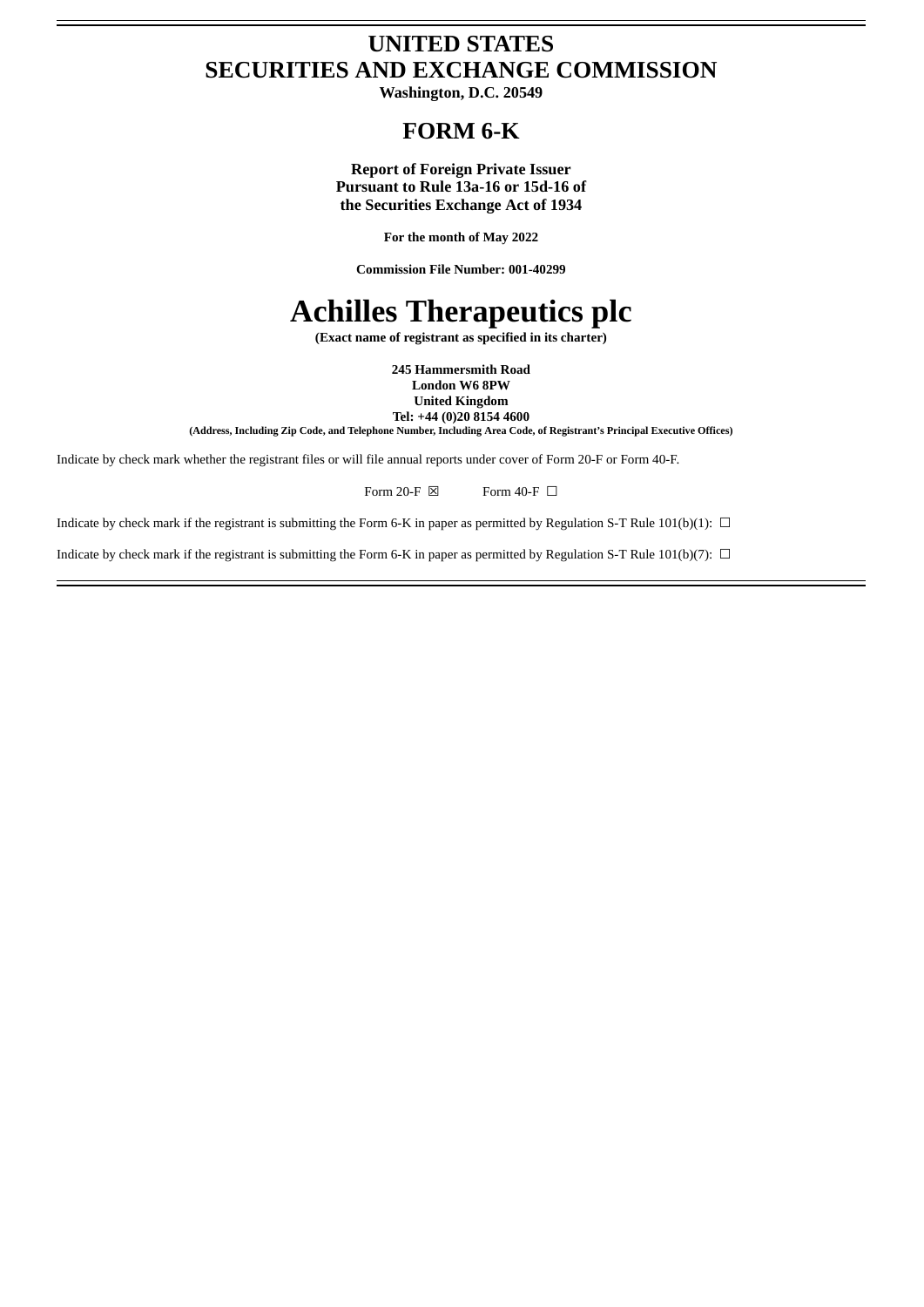## Notice of Annual General Meeting

On May 26, 2022, Achilles Therapeutics plc ("Achilles" or the "Company") issued notice of the Company's Annual General Meeting, a copy of which is furnished as Exhibit 99.1 to this Current Report on Form 6-K. The Company's Annual General Meeting will be held at 245 Hammersmith Road, London W6 8PW, United Kingdom on June 28, 2022 at 17:00 (UK time). Furnished (i) as Exhibit 99.2 to this Current Report on Form 6-K is the Form of Proxy for the Bank of New York Mellon (the "Depositary"), (ii) as Exhibit 99.3 to this Current Report on Form 6-K is the Voting Instruction Form for holders of American Depositary Shares and (iii) as Exhibit 99.4 to this Current Report on Form 6-K are the Voting Instructions for holders of American Depositary Shares.

The statements contained in this "Notice of Annual General Meeting" section of this Current Report on Form 6-K and the information contained in Exhibits 99.1, 99.2, 99.3 and 99.4 shall not be deemed "filed" for the purposes of Section 18 of the Securities Exchange Act of 1934, as amended (the "Exchange Act"), and are not incorporated by reference into any of the Company's filings under the Securities Act of 1933, as amended, or the Exchange Act, whether made before or after the date hereof, except as shall be expressly set forth by specific reference in any such filing.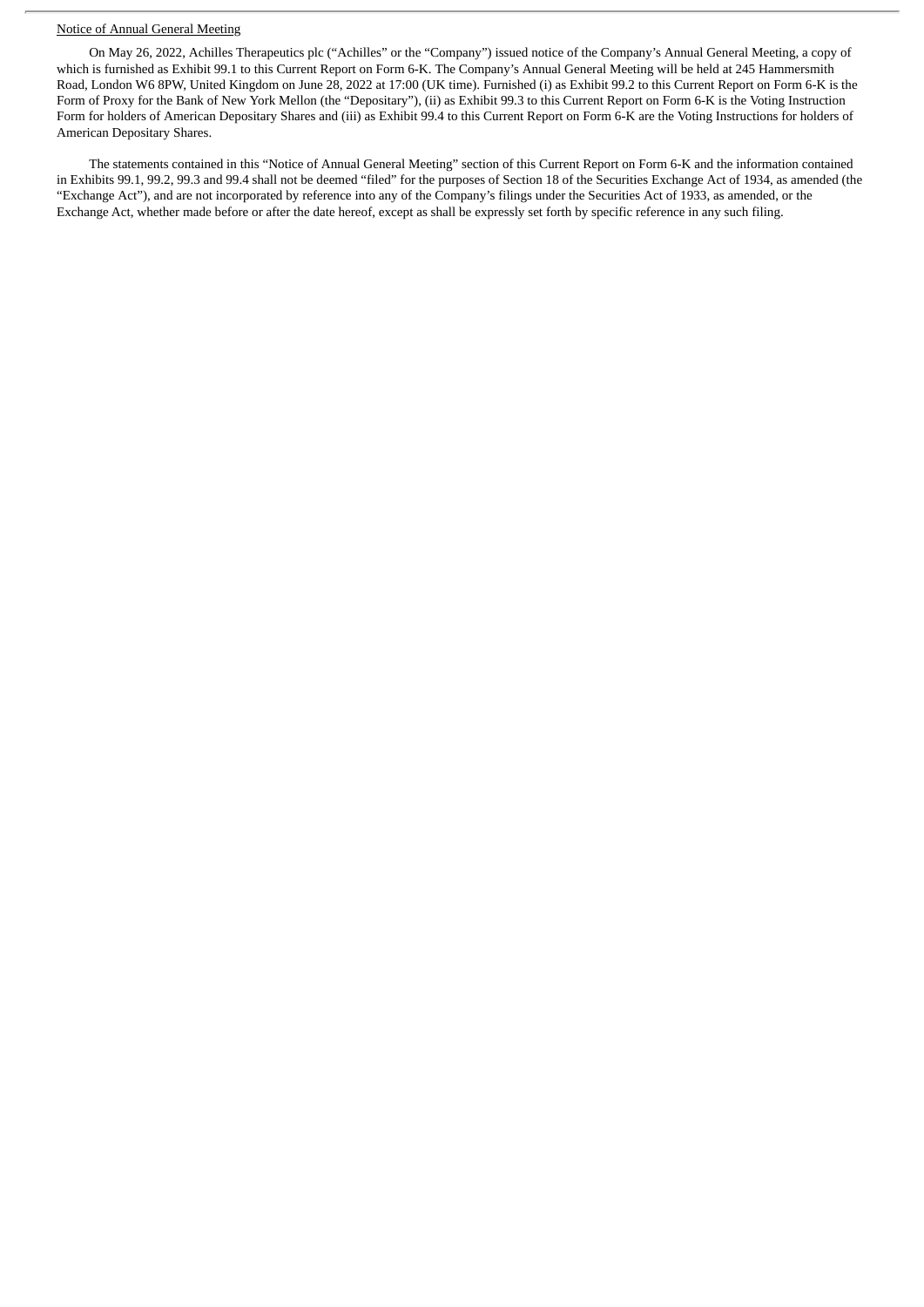## **INDEX TO EXHIBITS**

 $\overline{a}$ 

| Number | <b>Description</b>                                                    |
|--------|-----------------------------------------------------------------------|
| 99.1   | Notice of Annual General Meeting.                                     |
| 99.2   | Form of Proxy for the Depositary.                                     |
| 99.3   | Voting Instruction Form for holders of American Depositary Shares.    |
| 99.4   | <b>Voting Instructions for holders of American Depositary Shares.</b> |

 $\overline{a}$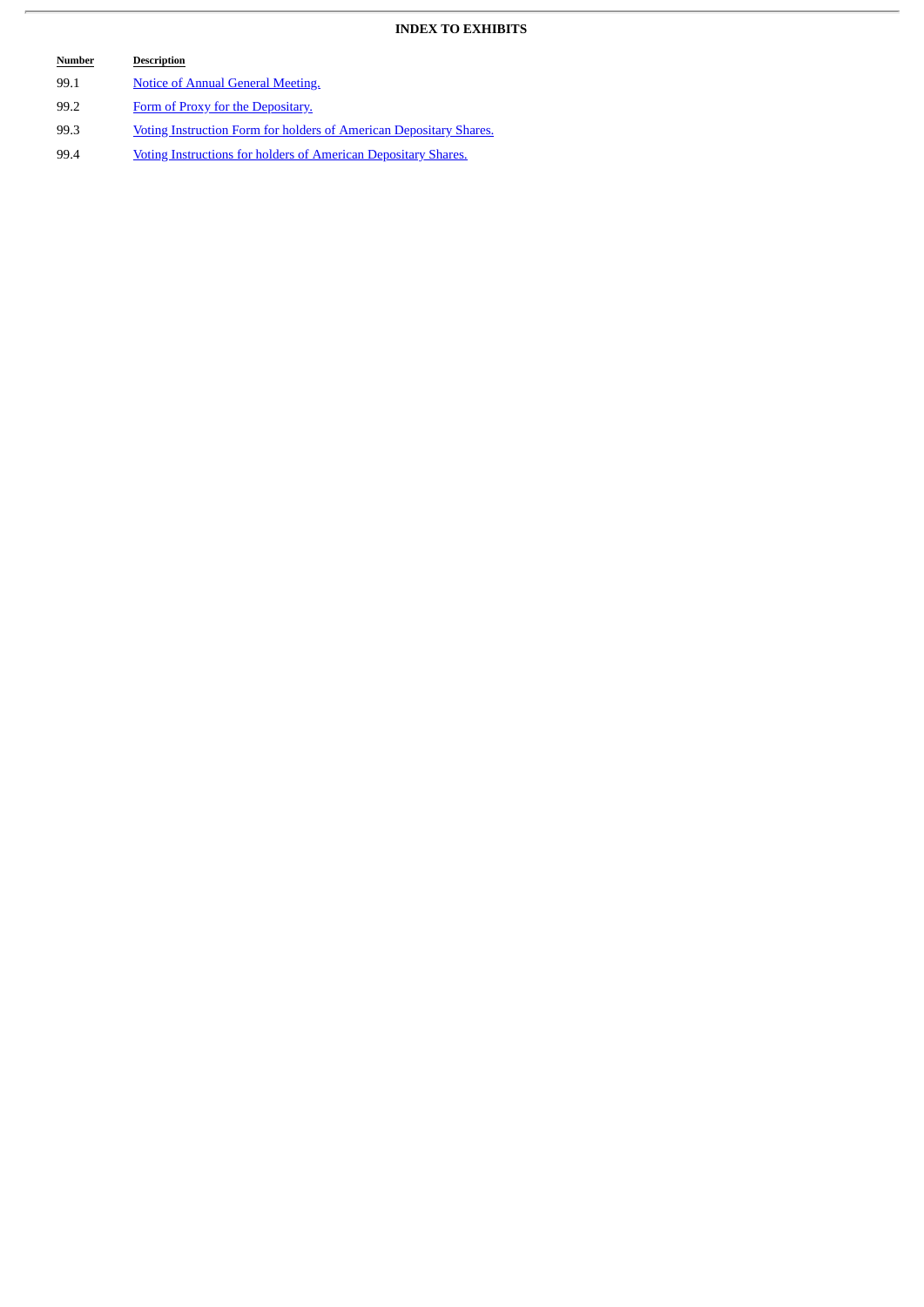**SIGNATURES**

Pursuant to the requirements of the Securities Exchange Act of 1934, the registrant has duly caused this report to be signed on its behalf by the undersigned, thereunto duly authorized.

**ACHILLES THERAPEUTICS PLC**

Date: May 26, 2022 By: /s/ Robert Coutts

Robert Coutts Chief Financial Officer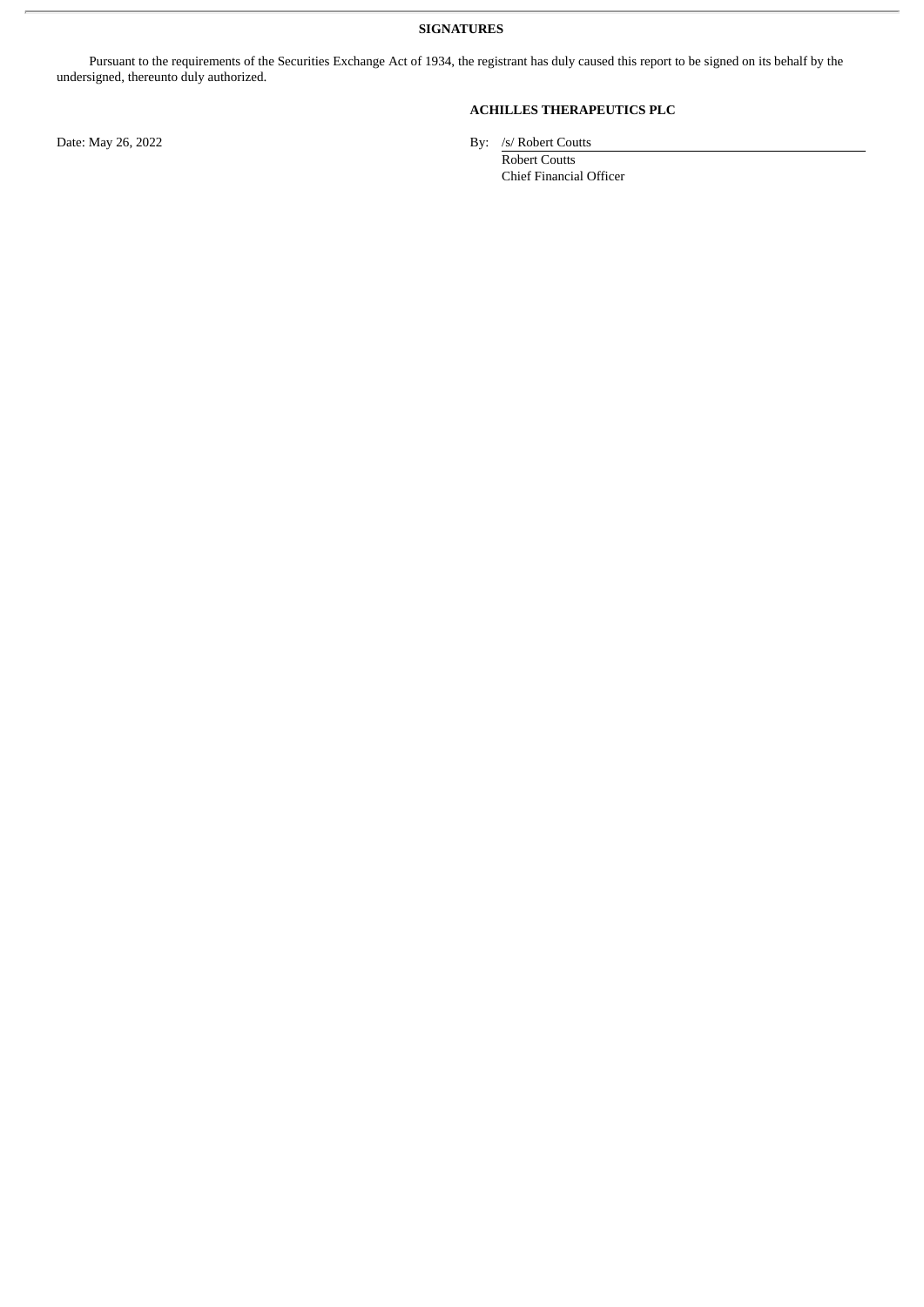

## **ACHILLES THERAPEUTICS PLC**

## **245 Hammersmith Road London W6 8PW United Kingdom**

<span id="page-4-0"></span>*(Incorporated and registered in England and Wales under the Companies Act 2006 with registered number: 13027460)*

## **THIS DOCUMENT IS IMPORTANT AND REQUIRES YOUR IMMEDIATE ATTENTION.**

If you are in any doubt as to the action to be taken, please seek your own financial advice from your stockbroker, solicitor, accountant or other **appropriately authorised independent financial adviser.**

If you have recently sold or transferred all of your shares in the Company, you should hand this document and all accompanying documents, as soon as possible, to the purchaser or transferee of those shares, or to the stockbroker, bank or other agent through whom the sale or transfer was effected for transmission to the purchaser or transferee.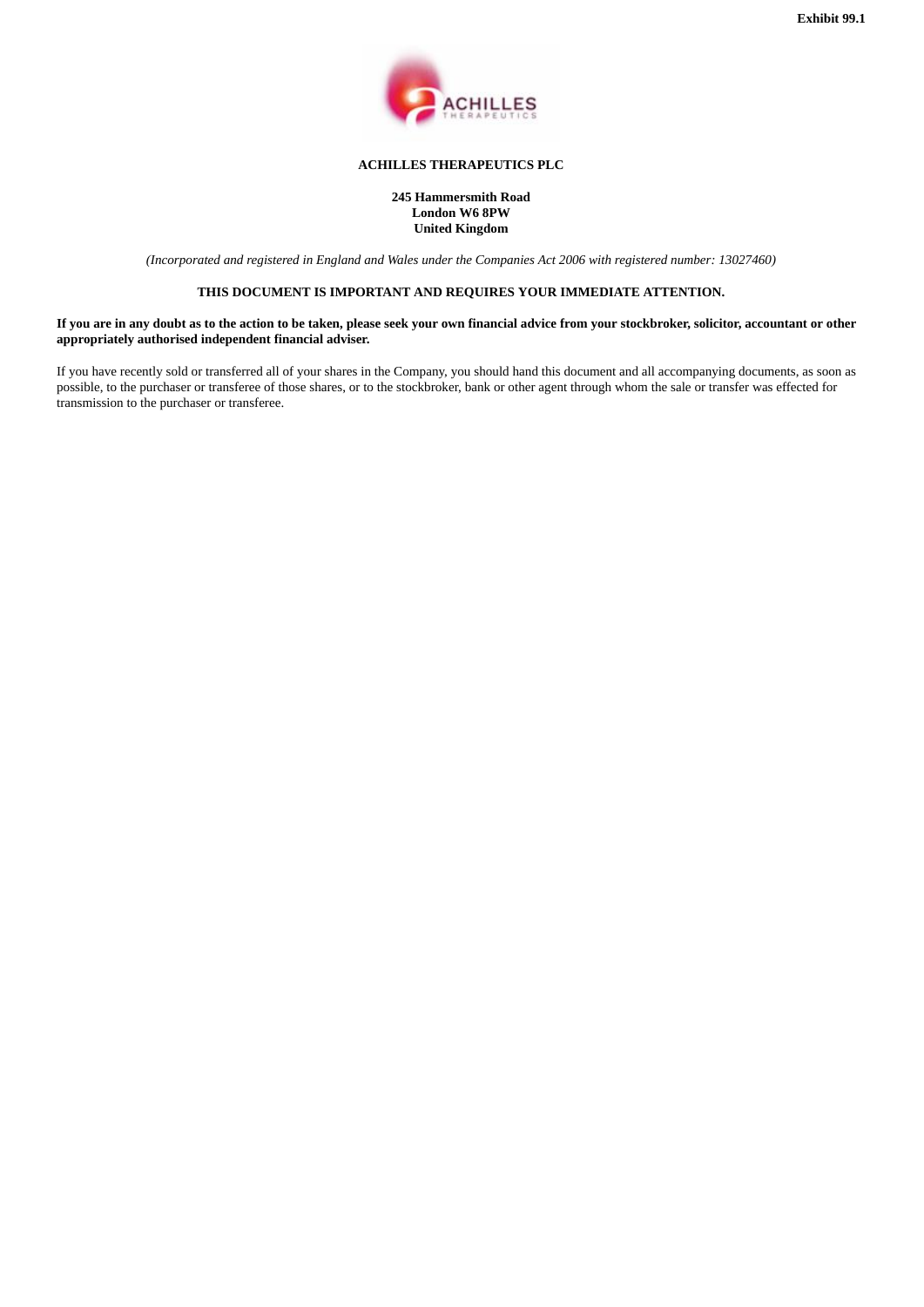

26 May 2022

Dear Shareholder,

## **2022 Annual General Meeting of Achilles Therapeutics plc (the "AGM" or "Meeting")**

We are pleased to provide details of the AGM of Achilles Therapeutics plc (the "**Company**") to be held as a physical meeting at **17:00 UK time (12:00** Eastern Time) on Tuesday 28 June 2022 at 245 Hammersmith Road, London W6 8PW, United Kingdom. The formal notice of AGM set out in this document (the "**Notice of AGM**") at pages 11 to 14 contains the shareholder resolutions to be proposed and voted on at the AGM.

#### **Shareholder engagement**

We appreciate that the AGM is your opportunity to receive an update on the Company and ask questions of the board of directors (the "**Board**"). To support engagement with our shareholders, it is our intention to live stream the Meeting by webcast and to enable questions relating to the AGM resolutions to be submitted in advance of the Meeting.

The webcasting arrangements will allow shareholders to hear from the Company and follow the business of the AGM on their computer, tablet or smart phone from their location of choice, although this will not constitute formal attendance at the Meeting. Further details on how to access the webcast are set out on page 13 of this Notice of AGM.

The proposed running order of the Meeting is set out below (all times UK time):

| $17:00 - 17:10$ | Welcome and open Meeting                  |
|-----------------|-------------------------------------------|
| $17:10 - 17:40$ | Presentation by the Chairman of the Board |
| $17:40 - 18:00$ | O&A                                       |
| 18:00           | Close of Meeting                          |

#### **Shareholder questions**

Shareholders are invited to submit their questions in advance by sending an email to shares@achillestx.com with 'AGM question' in the title line by 17:00 UK time (12:00 Eastern Time) on 21 June 2022.

We would like to respond to as many shareholders' questions as possible and therefore we will answer questions during the Meeting in a way that aims to best recognise the interests of all shareholders. To assist with this, we ask that you help us to facilitate access from as many shareholders as possible by limiting the number of questions and keeping your questions succinct, focused on and relevant to the business of the Meeting. In the interests of transparency for all shareholders, responses to questions not able to be addressed during the Meeting will be available on our website as soon as practicable following the AGM.

## **Voting – Ordinary Shares**

We are holding our AGM as a physical meeting and are therefore unable to offer shareholders online voting facilities during the AGM. It is important that shareholders do still cast their votes in respect of the business of the AGM. We strongly encourage all shareholders to complete and return a proxy form appointing the Chairman of the Meeting, as proxy. Further information on how to appoint a proxy is detailed on pages 12 and 13 of this Notice of AGM. In order to allow the voting preferences of all shareholders to be taken into account, a poll will be conducted on all resolutions proposed in this Notice of AGM. The results of the voting will be posted on the Company's website as soon as practicable after the Meeting.

 $\overline{2}$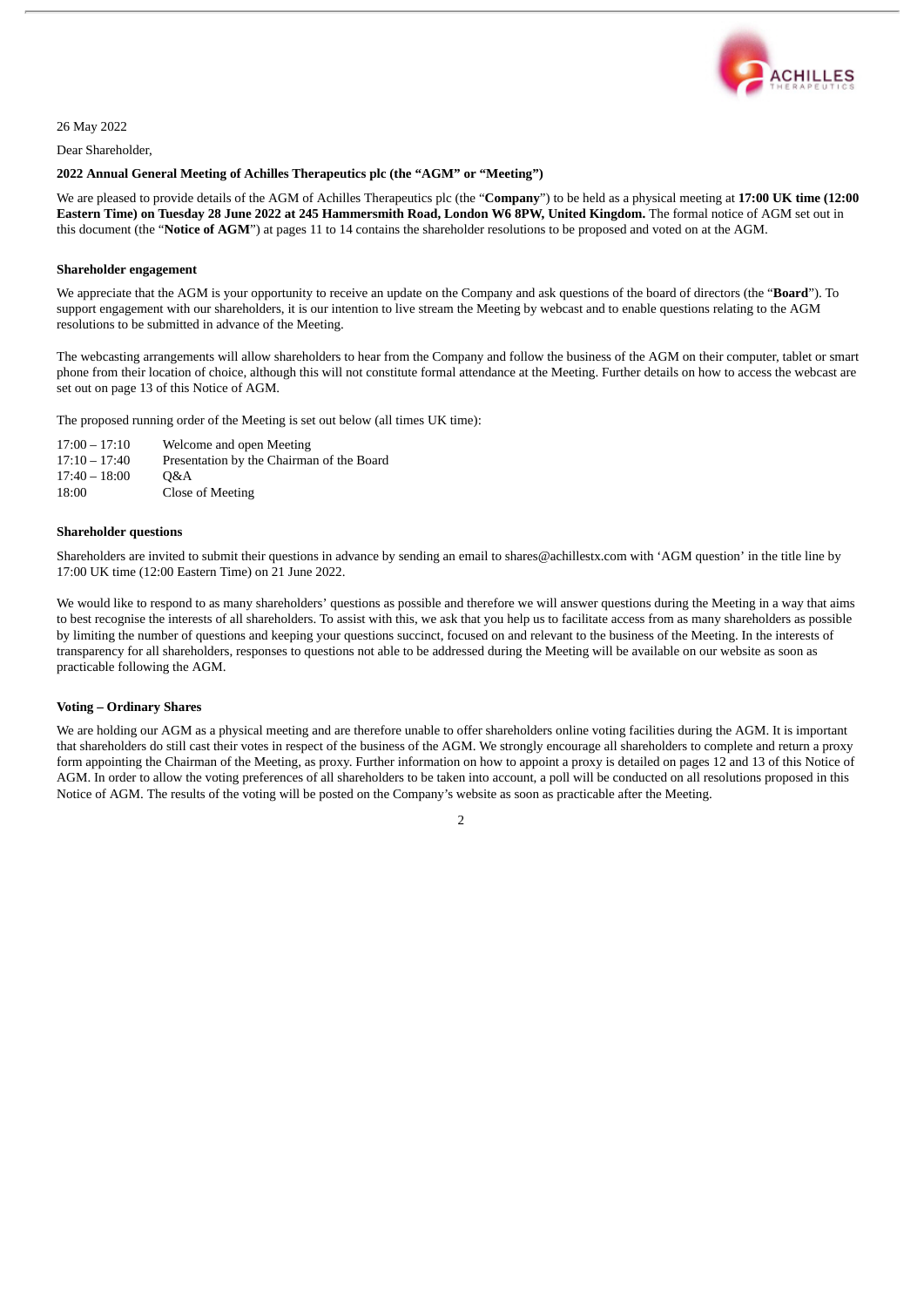

#### **Action to be taken**

#### *Ordinary Shareholders*

If you are a holder of ordinary shares in the Company, please vote on the resolutions by appointing a proxy in accordance with the instructions set out at pages 12 and 13 of this Notice of AGM. A form of proxy for use by ordinary shareholders at the AGM is enclosed.

### **You are strongly encouraged to appoint the Chairman of the AGM as your proxy.**

You are advised to complete and return the form of proxy in accordance with the instructions printed on it so as to arrive at the Company's registered office (245 Hammersmith Road, London W6 8PW) marked for the attention of the Company Secretary as soon as possible, but in any event **no later than 17:00 (UK time) (12:00 Eastern Time) on 24 June 2022**. CREST members who wish to appoint a proxy or give an instruction through the CREST electronic proxy appointment service may do so by using the procedures described in the CREST manual.

If at any point you require guidance, please contact Daniel Hood, our Company Secretary, by telephone at +44 (0) 204 534 1996 or shares@achillestx.com.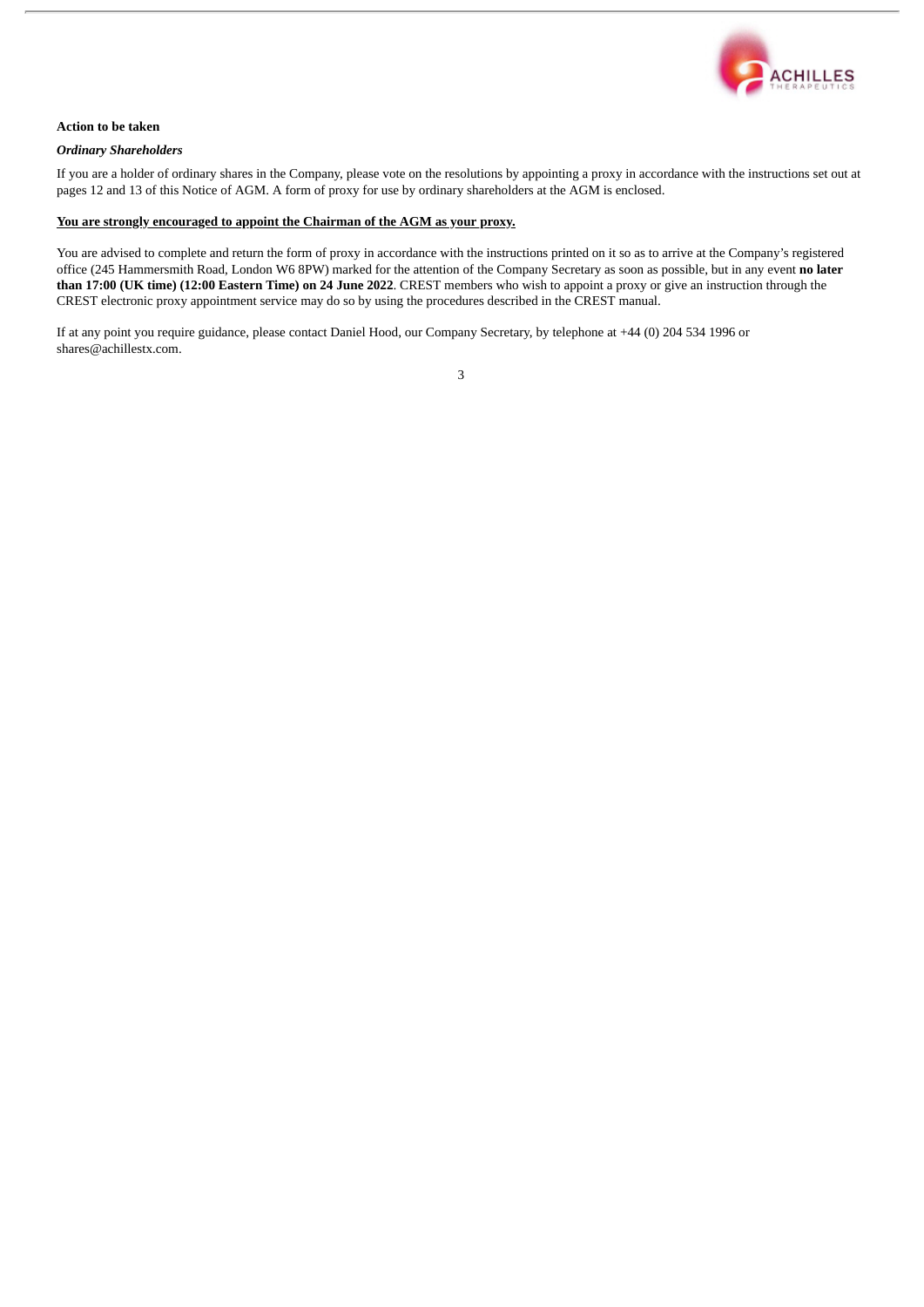

## *ADS Holders*

If you are a holder of ADS in the Company, please vote on the resolutions in accordance with the instructions set out at page 9 of this Notice of AGM. A form of proxy for use by ADS holders will be sent to the brokerage firm, bank or nominee through which you hold your ADS.

## **Class A Non-voting Ordinary Shareholders**

As per the Company's Articles of Association you are receiving this notice for information but do not have any right to cast a vote on the matters to be considered at the Meeting. You are entitled to submit questions to the Company in accordance with the instructions set out above.

#### **Recommendation**

You will find on pages 5 to 8 of this document an explanatory note in relation to each of the various resolutions which are set out in the Notice of AGM. Your Board consider that the proposed resolutions in the Notice of AGM are in the best interests of the Company and its shareholders as a whole and are most likely to promote the success of the Company. Accordingly, your Board unanimously recommend that shareholders vote in favour of the resolutions.

4

Thank you for your ongoing support of Achilles Therapeutics.

Elini Moss

**Edwin Moses** Chairman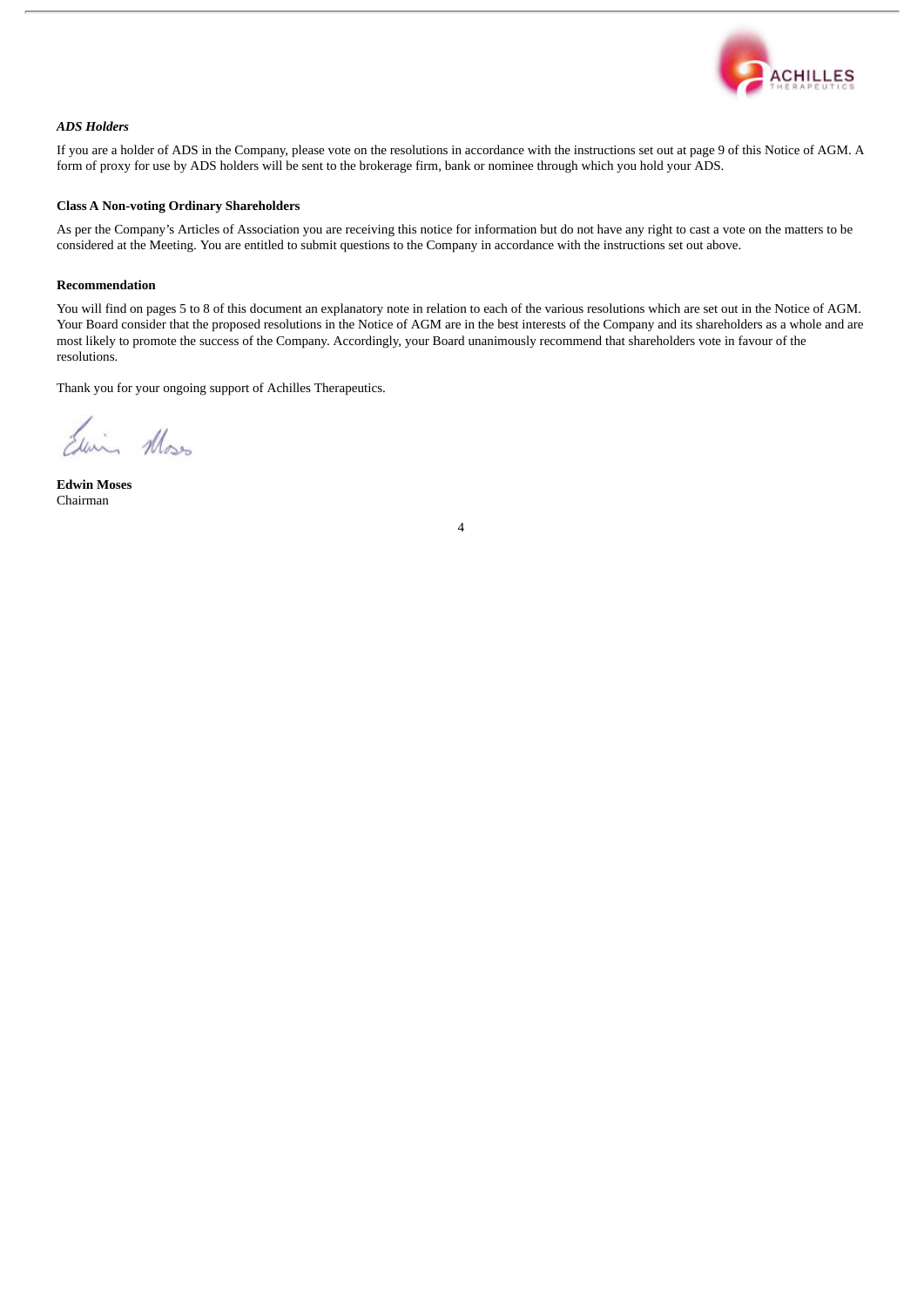

## **EXPLANATORY NOTES TO THE BUSINESS OF THE AGM**

Resolutions 1 to 11 are proposed as ordinary resolutions. This means that for each of those resolutions to be passed, more than half of the votes cast must be in favour of each resolution.

#### **ORDINARY BUSINESS**

#### **Resolutions 1 to 6: Re-election of directors**

In accordance with the Articles of Association, at each AGM, every one of the Company's directors shall retire from office. A retiring director may offer themselves for re-appointment by the shareholders and a director that is re-appointed to office will be treated as continuing in office without a break. In accordance with this requirement, the following directors retire and offer themselves for re-election as directors:

#### **Resolution 1**

*Edwin Moses*

*Non-Executive Director and Chairman of the Board*

Edwin was most recently CEO of Ablynx NV which was acquired by Sanofi for \$4.8Bn in 2018. Edwin was CEO at Ablynx for more than 12 years and built it from a small R&D-focused organisation into a five hundred person commercial-ready business with a broad biologics pipeline including a wholly-owned product for a rare hematologic indication which was approved for use in Europe earlier this year. At Ablynx, Edwin led the Euronext Brussels listing, multiple successful private and public financings and the NASDAQ listing in 2017. He was also responsible for delivering a series of multi-billion-pound collaborations with major pharmaceutical companies. Edwin has more than 25 years of Board level experience, both as CEO and Chairman, in more than 10 European life science companies. During his career to date, Edwin has raised more than €500M in equity and debt financing.

#### **Resolution 2**

*Iraj Ali*

#### *Executive Director and Chief Executive Officer of the Company*

Iraj has been Chief Executive Officer of Achilles Therapeutics since 2018. Previously he served as a Managing Partner of Syncona Ltd. During his tenure at Syncona he served as an investment partner and Board member of Nightstar Therapeutics and Blue Earth Diagnostics. Prior to that he was an Associate-Principal at McKinsey & Company where he was involved in several major pharmaceutical launches across developed and emerging markets. He has also held roles in scientific research: EMBO Research Scholar (UCSC), Drug Discovery Scientist (RiboTargets, Cambridge). Iraj has a PhD in Biochemistry from Cambridge University.

#### **Resolution 3**

*Carsten Boess Non-Executive Director*

Carsten brings almost 30 years of experience in senior roles in pharmaceutical and biotech organisations. He currently serves on the Board of Directors at Rocket Pharmaceuticals Ltd., a public biopharmaceutical company where he is also Chair of the Audit Committee. Previously he served as Executive Vice President, Corporate Affairs at Kiniksa Pharmaceuticals, where he also held the role of Chief Business Officer. Prior to that he served as Senior Vice President and Chief Financial Officer at Synageva Biopharma Corporation until its acquisition by Alexion Pharmaceuticals in 2015. Carsten also served in a number of roles at Insulet Corporation, including as Chief Financial Officer and Vice President of International Operations. He was also Executive Vice President of Finance for Serono Inc., and prior to that he served as Chief Financial Officer at Alexion Pharmaceuticals, and was a finance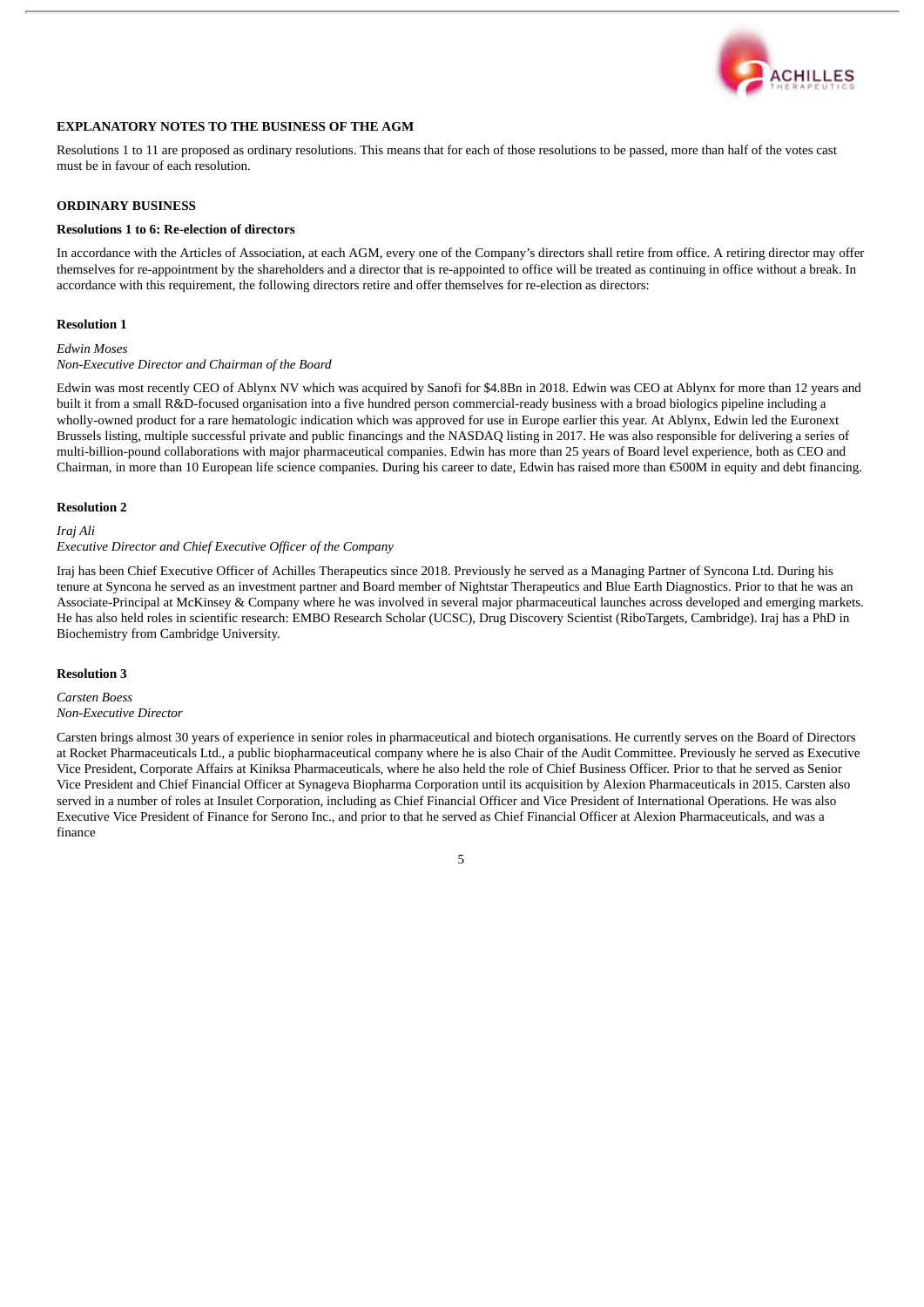

executive at Novozymes of North America and Novo Nordisk in France, Switzerland and China. During his tenure at Novo Nordisk he served on Novo Nordisk's Global Finance Board.

#### **Resolution 4**

*Bernhard Ehmer Non-Executive Director*

Bernhard is a veteran biotechnology and pharmaceutical executive with more than three decades in senior leadership roles. He most recently served as CEO of Biotest AG in Germany and also served as chairman of the board of directors at Symphogen A/S, Denmark until its acquisition by Servier SA in June 2020. Prior to this, he worked for ImClone Systems, a wholly owned subsidiary of Eli Lilly, as President of ImClone Systems Inc. in the United States and as managing director in Germany. Before this he was CEO of Fresenius Biotech, where he was instrumental in the EU approval of Removab®, a treatment for malignant ascites.

#### **Resolution 5**

*Michael Giordano Non-Executive Director*

Michael brings more than 15 years of experience leading pharmaceutical research and development organisations. Most recently, he served as Senior Vice President and Head of Development, Oncology and Immuno-Oncology for Bristol-Myers Squibb where he was responsible for the development strategy of the enterprise for this therapeutic area, as well as direction for eight teams working on innovative medicines to improve the standard of care for patients, including Opdivo®, Yervoy®, Empliciti™, and Sprycel®. Prior to this role, Michael held positions of increasing responsibility within the research and development organisation, leading the development of more than a dozen molecules in the United States, the European Union and Asia. Before joining BMS, he served as Assistant Professor of Medicine and Founding Director of the Cornell Clinical Trials Unit, a National Institutes of Health and Industry supported AIDS clinical trials center at New York Hospital-Cornell University Medical Center. Michael holds two other Board positions; FLX Bio Inc and Epizyme, Inc.

#### **Resolution 6**

*Julie O'Neill Non-Executive Director*

Julie is a business professional with more than two decades of executive experience in senior leadership roles. She was previously Executive Vice President, Global Operations at Alexion Pharmaceuticals. where she led the Global Operations business including product development, manufacturing, quality, supply chain and global real estate functions. Prior to joining Alexion, she was Vice President of Operations at Gilead Sciences.Ms. O'Neill serves as an Independent Director on the boards of ICON, DBV Technologies and Hookipa Pharma. She is also on the Board of Ireland's National Institute for Bioprocessing Research & Training (NIBRT) and serves as the Chairperson of the Strategic Advisory Board at the School of Pharmacy, Trinity College Dublin.

#### **The Board of Directors recommend a vote for the approval of Resolutions 1 to 6.**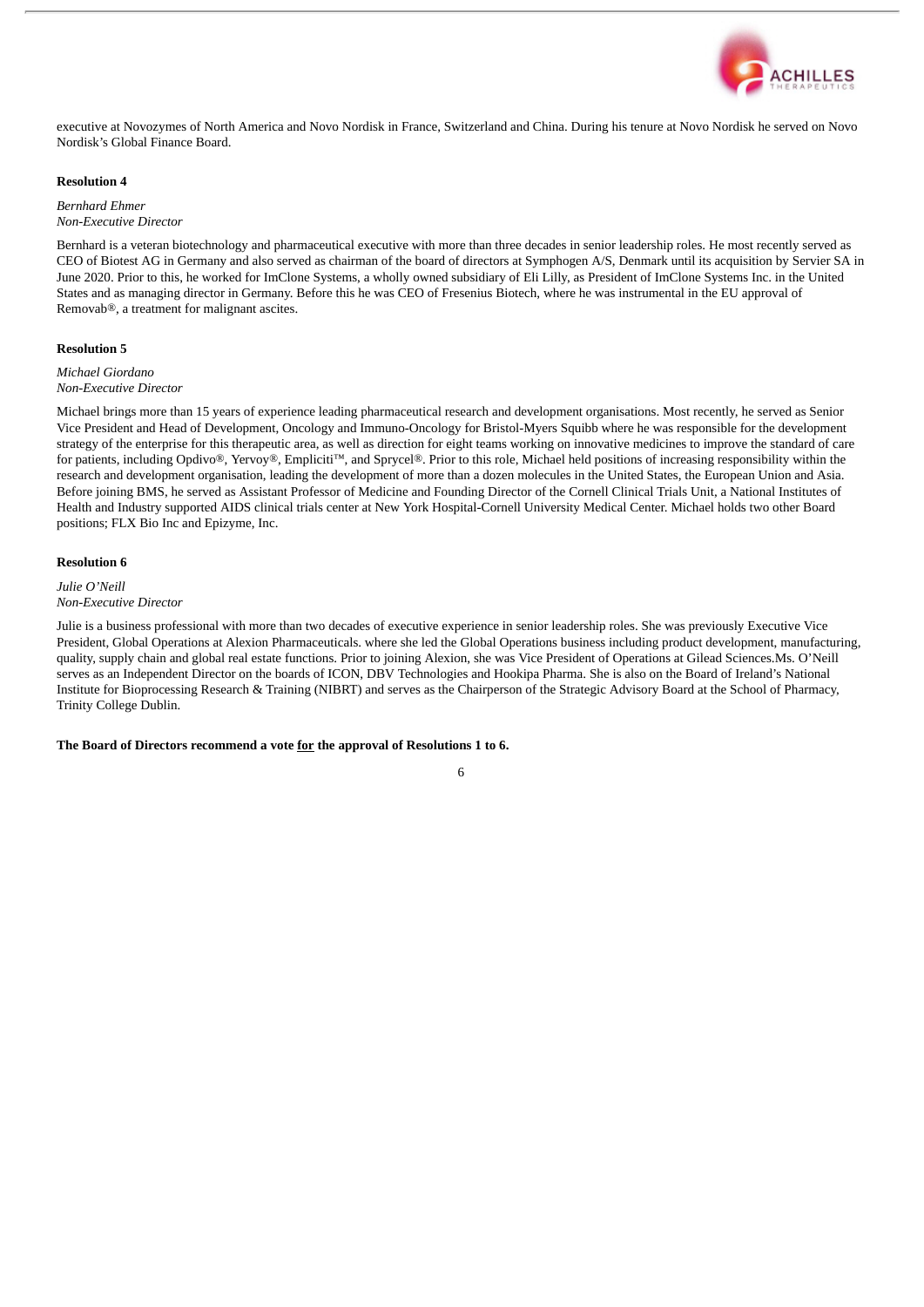

## **Resolutions 7 and 8: Appointment of auditors and determination of auditors' remuneration**

At each general meeting at which the accounts are laid before shareholders, the Company is required to appoint auditors to serve until the next such general meeting. KPMG LLP has indicated its willingness to continue to act as the Company's auditors. Accordingly, Resolution 7 is an ordinary resolution to re-appoint KPMG LLP, an English registered limited liability partnership, as the Company's statutory auditor in the UK to serve until the next AGM of the Company.

Resolution 8 is an ordinary resolution giving the Company's Audit Committee authority to determine the auditors' remuneration for the fiscal year ending 31 December 2022.

#### **The Board of Directors recommend a vote for the approval of Resolutions 7 and 8.**

#### **Resolution 9: Receipt of the reports and accounts**

The Companies Act 2006 (the "**CA 2006**") requires the directors of a public company to lay, in respect of each financial year, copies of the directors' reports, the independent auditors' report and the audited financial statements of the Company before the Company's shareholders. Each report and the audited financial statements of the Company are contained in the 2021 Annual Report. In accordance with best practice, the Company proposes an ordinary resolution to receive the 2021 Annual Report.

The 2021 Annual Report may be found in the "Investor Relations" section of the Company website at: https://ir.achillestx.com/agm2022.

#### **The Board of Directors recommend a vote for the approval of Resolution 9.**

#### **Resolution 10: Directors' Remuneration Policy**

In accordance with the requirements of the CA 2006, as a UK resident company listed on Nasdaq, the Company is required to establish a Directors' Remuneration Policy containing a framework of limits within which the Remuneration Committee of the Board is authorised by shareholders to operate. This policy must be approved by an ordinary resolution of the shareholders at the first general meeting of the Company at which the Company lays copies of the directors' reports, the independent auditors' report and the audited financial statements of the Company before the Company's shareholders and every three years thereafter.

Given that the forthcoming AGM is the first at which the Company is required to lay the Directors' Remuneration Policy before the shareholders, the Company is seeking shareholder approval in respect of the proposed Directors' Remuneration Policy, which sets out the Company's forward-looking policy on Directors' remuneration.

Further details of the proposed Directors' Remuneration Policy are set out on pages 15 to 24 of the 2021 Annual Report.

#### **The Board of Directors recommend a vote for the approval of Resolution 10.**

#### **Resolution 11: UK statutory directors' annual report on remuneration**

The CA 2006 requires that the annual report on directors' remuneration, contained within the 2021 Annual Report, be subject to an annual advisory, non-binding vote so that shareholders may indicate, by voting on an ordinary resolution, their approval of the remuneration of the Company's directors in the relevant financial year, as well as how the Company's remuneration policy will be applied in the following financial year.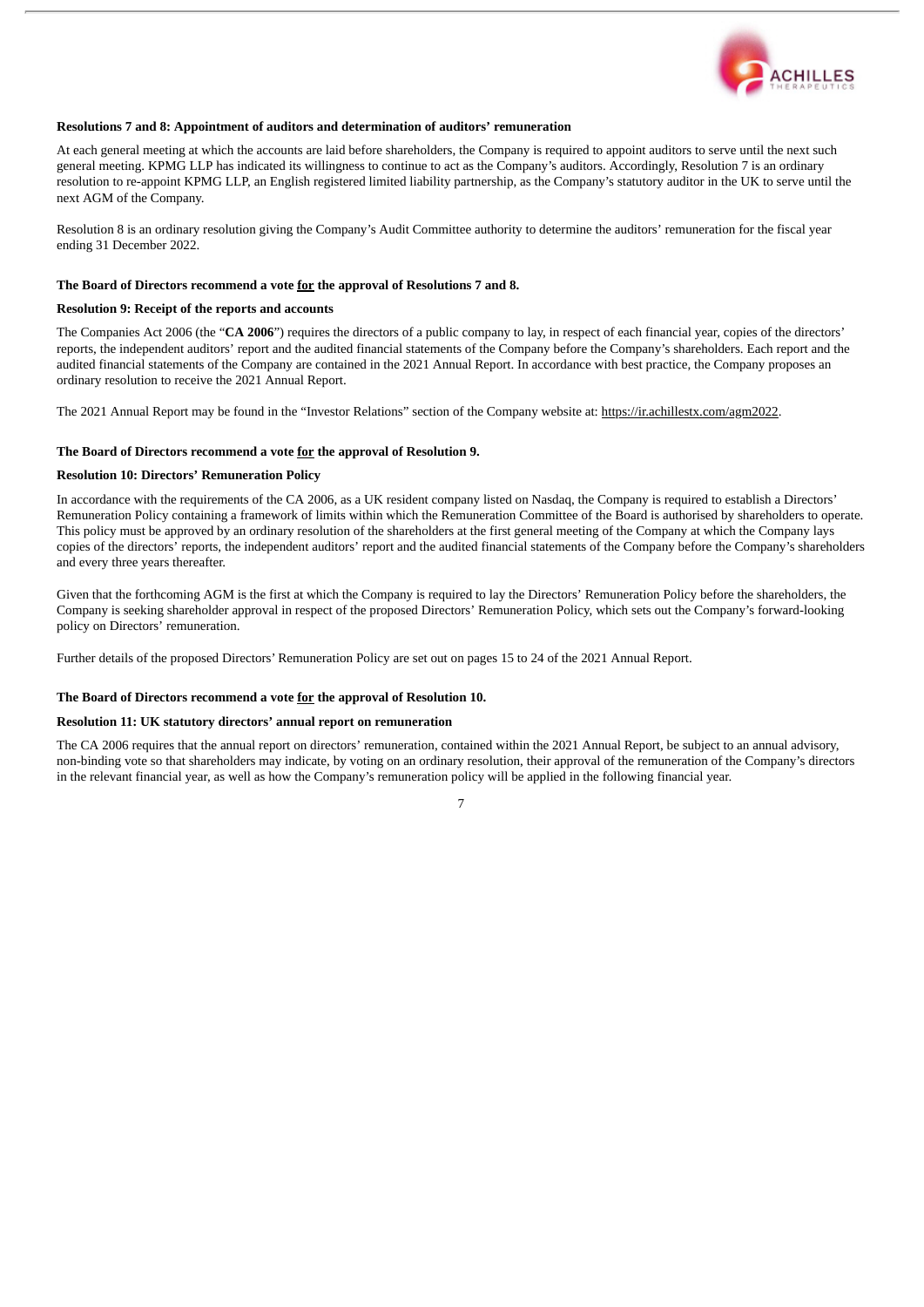

The full text of the Company's remuneration report is set out at pages 24 to 32 of the 2021 Annual Report and sets out the Company's policy towards, and gives details of, Directors' remuneration and other relevant information.

This vote is advisory and non-binding. Although non-binding, our Board, and the Remuneration Committee of the Board, will review and consider the voting results when making future decisions regarding our director remuneration program and the application of our Directors' Remuneration Policy. Following the upcoming AGM, and as required by the CA 2006, the directors' annual report on remuneration will be delivered to the UK Registrar of Companies.

The Board of Directors recommend a vote for the approval, on a non-binding, advisory basis, of Resolution 11.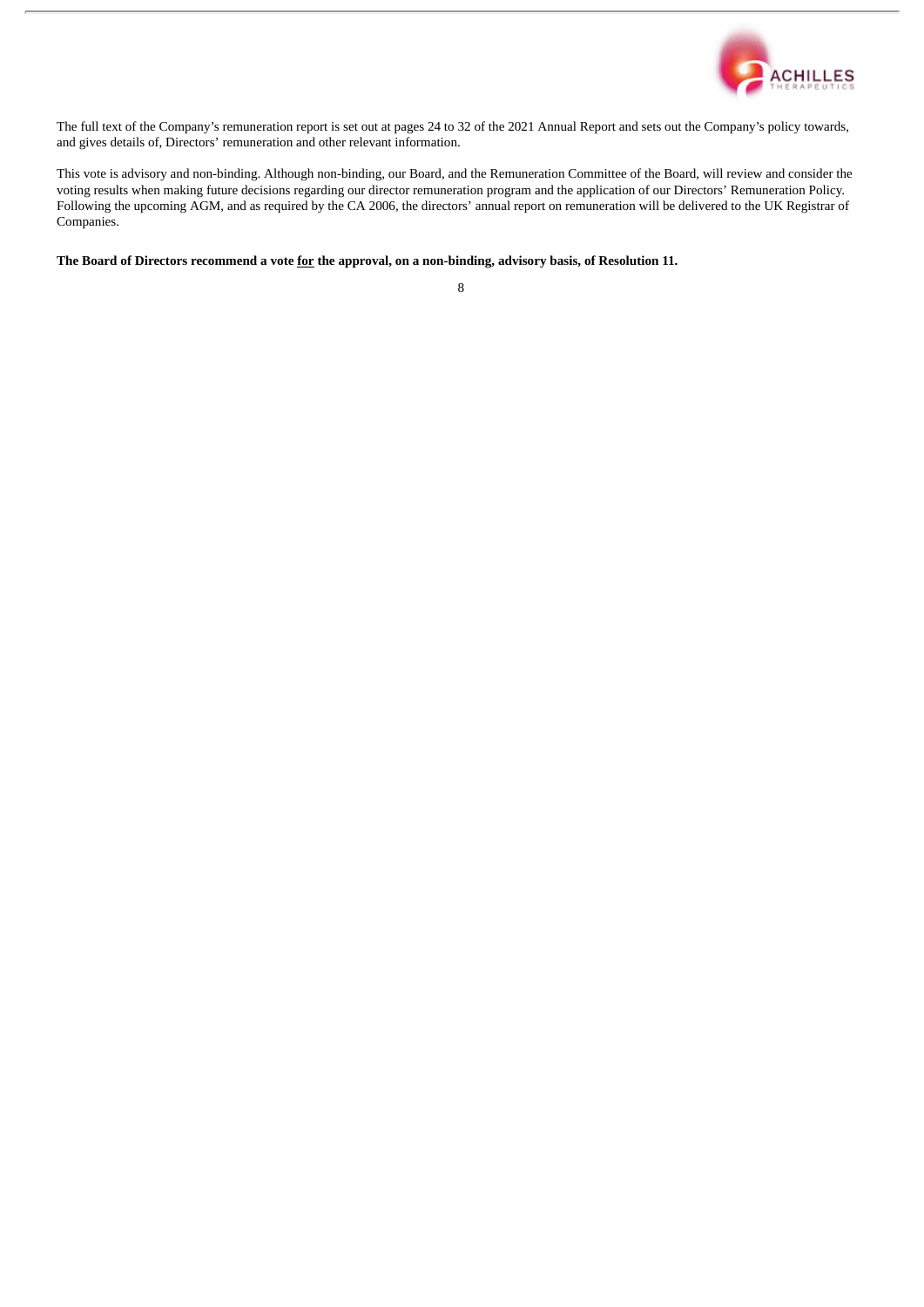

## **SHAREHOLDER NOTES**

## **VOTING – ADS Holders**

You are entitled to exercise your vote as a holder of an interest in the capital of the Company represented by ADSs if you or your brokerage firm, bank or nominee is registered as a holder of ADSs at 17:00 Eastern Standard Time on 19 May 2022 (the "Record Date" for ADS holders).

#### *Beneficial Holders:*

If you hold ADSs through a brokerage firm, bank or nominee by the Record Date, the materials for ADS holders, including the ADS proxy card, will be sent to that organisation. The organisation holding your account is considered the ADS holder of record. Please reach out to that organisation to provide your voting instructions.

#### *Registered Holders:*

If your ADSs are registered under your name directly with The Bank of New York Mellon's Transfer Agent, Computershare, you will receive the ADS proxy card and materials directly to the address as maintained in your account with Computershare.

Please note that ADS proxy cards submitted by ADS holders must be received by The Bank of New York Mellon, **no later than 17:00 Eastern Standard Time on 22 June 2022**.

The Bank of New York Mellon will collate all votes properly submitted by ADS holders and submit a vote on behalf of all ADS holders.

## *Contacts for ADS holders*

For beneficial holders, if you have queries about how you can deliver voting instructions, please contact your brokerage firm or bank who is holding the ADSs on your behalf under a nominee name.

For registered holders whose ADSs are registered under their own name, please contact The Bank of New York Mellon — ADR Shareholder Services at tel: +1-888-269-2377 (toll free within the United States) or +1-201-680-6825 (for international callers) or by email: shrrelations@cpushareownerservices.com.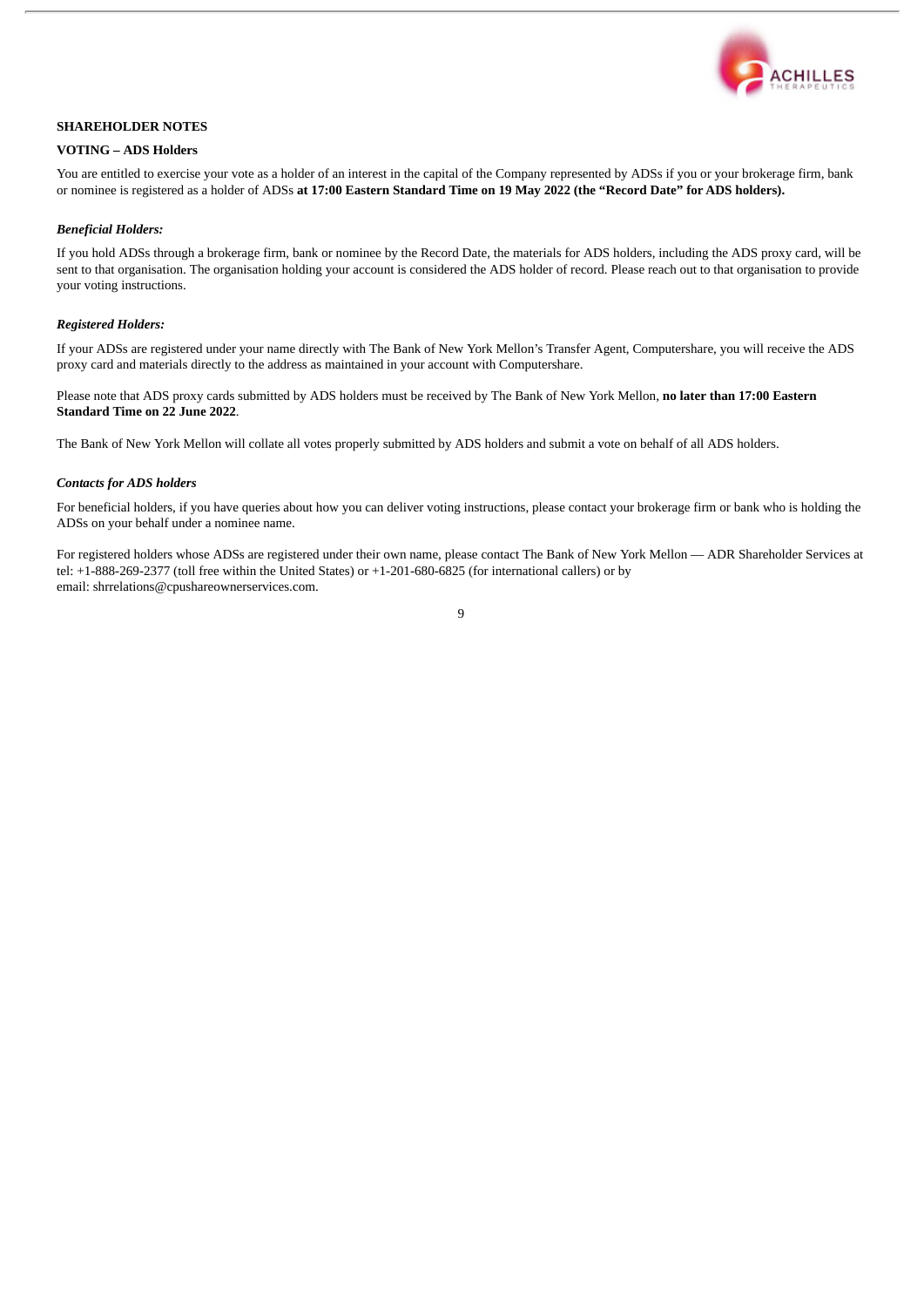

## **OTHER INFORMATION**

A copy of this Notice of AGM, our 2021 Annual Report and other information required by section 311 of the CA 2006 can be found at https://ir.achillestx.com/agm2022 (all available in the "Investor Relations" section of the website).

#### **Information rights**

Under the CA 2006 Act, there are a number of rights that may be available to indirect investors of the Company, including the right to be nominated by the registered holder to receive general shareholder communications directly from the Company.

The rights of indirect investors who have been nominated to receive communications from the Company in accordance with section 146 CA 2006 ("**nominated persons**") do not include the right to appoint a proxy. However, nominated persons may have a right under an agreement with the registered shareholder who holds the shares on their behalf to be appointed (or to have someone else appointed) as a proxy. Alternatively, if nominated persons do not have such a right or do not wish to exercise it, they may have a right under such an agreement to give instructions to the person holding the shares as to the exercise of voting rights.

If you have been so nominated to receive general shareholder communications directly from the Company, it is important to remember that your main contact in terms of your investment remains with the registered shareholder or custodian or broker, or whoever administers the investment on your behalf. You should also deal with them in relation to any rights that you may have under agreements with them to be appointed as a proxy and to attend, participate in, and vote at the meeting, as described above.

Any changes or queries relating to your personal details and holding (including any administration thereof) must continue to be directed to your existing contact at your investment manager or custodian. The Company cannot guarantee dealing with matters that are directed to us in error. The only exception to this is where the Company is exercising one of its powers under the CA 2006 and writes to you directly for a response.

## **Shareholder requisition rights**

Members satisfying the thresholds in section 338 CA 2006 can require the Company:

- a. to give, to members of the Company entitled to receive notice of the annual general meeting, notice of a resolution which may properly be moved, and which those members intend to move, at the meeting; and
- b. to include in the business to be dealt with at the meeting any matter (other than a proposed resolution) which may properly be included in the business at the meeting, provided in each case that the requirements of those sections are met and provided that the request is received by the Company not later than six clear weeks before the meeting or if later the time at which notice is given of the meeting.

#### **Total voting rights and share capital**

As at 19 May 2022 (the latest practicable date before the publication of this Notice of AGM), the issued share capital of the Company was 39,154,650 ordinary shares, 1,616,367 Class A non-voting ordinary shares and one deferred share.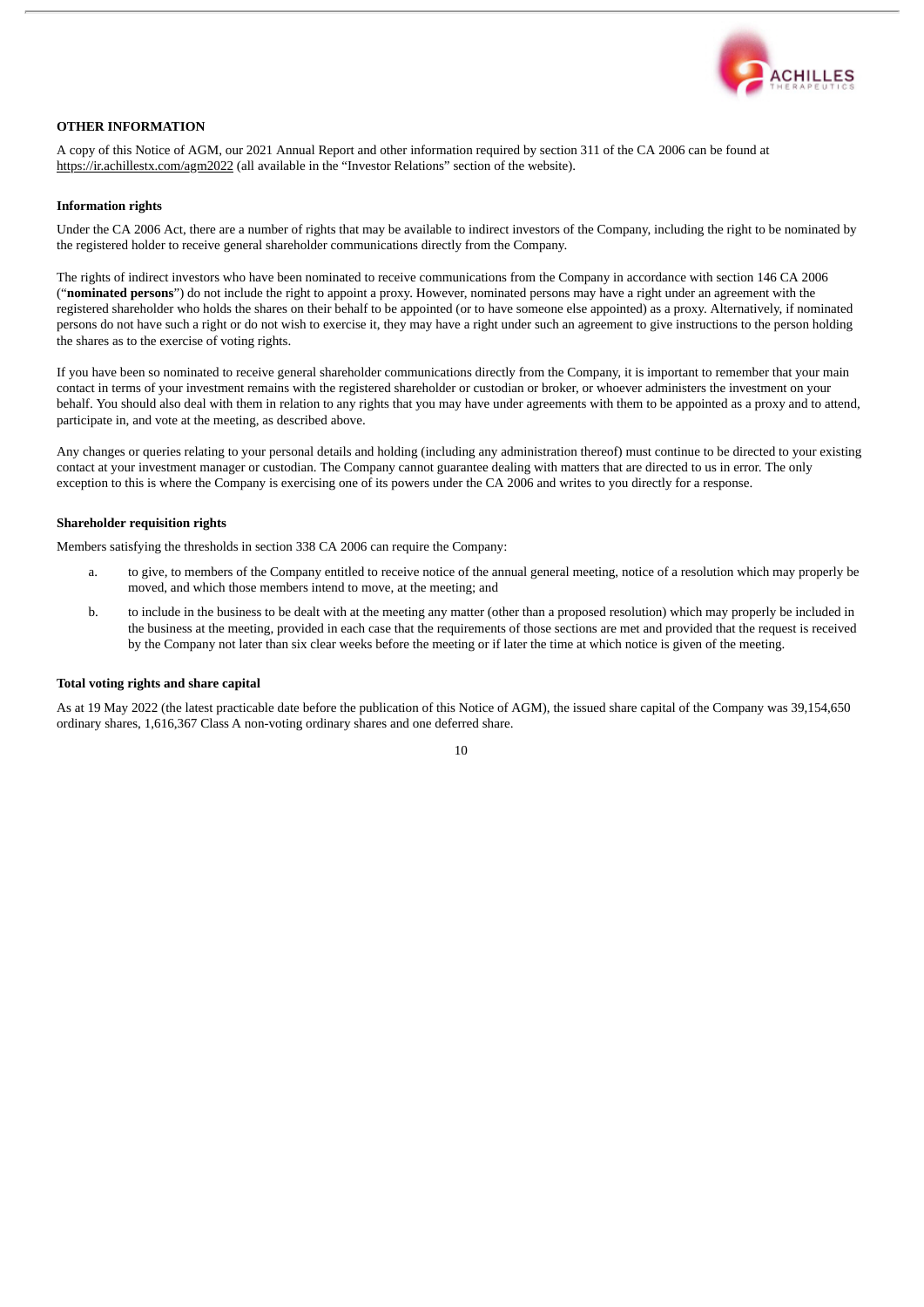

## **ACHILLES THERAPEUTICS PLC**

**(the "Company")**

*(Incorporated and registered in England and Wales under the Companies Act 2006 with registered number: 13027460)*

#### **Notice of Annual General Meeting for 2022**

Notice is hereby given that the 2022 Annual General Meeting ("**AGM**") of the Company will be held at 245 Hammersmith Road, London W6 8PW, United Kingdom on Tuesday 28 June 2022 at 17:00 UK time (12:00 Eastern Time) to transact the following business:

## **ORDINARY RESOLUTIONS**

To consider and, if thought fit, pass Resolutions 1 to 11 (inclusive) which will be proposed as ordinary resolutions:

- 1. To re-elect as a director, Edwin Moses, who retires by rotation in accordance with the Articles of Association of the Company.
- 2. To re-elect as a director, Iraj Ali, who retires by rotation in accordance with the Articles of Association of the Company.
- 3. To re-elect as a director, Carsten Boess, who retires by rotation in accordance with the Articles of Association of the Company.
- 4. To re-elect as a director, Bernhard Ehmer, who retires by rotation in accordance with the Articles of Association of the Company.
- 5. To re-elect as a director, Michael Giordano, who retires by rotation in accordance with the Articles of Association of the Company.
- 6. To re-elect as a director, Julie O'Neill, who retires by rotation in accordance with the Articles of Association of the Company.
- 7. To re-appoint KPMG LLP, an English registered limited liability partnership, as UK statutory auditors of the Company, to hold office until the conclusion of the next annual general meeting of shareholders.
- 8. To authorise the Company's Audit Committee to determine our auditors' remuneration for the fiscal year ending 31 December 2022.
- 9. To receive the UK statutory annual accounts and reports for the fiscal year ended 31 December 2021 and to note that the Directors do not recommend the payment of any dividend for the year ended 31 December 2021.
- 10. To approve the Directors' Remuneration Policy set out on pages 15 to 24 of the 2021 Annual Report, which, if approved, will take effect immediately after the conclusion of the AGM on 28 June 2022.
- 11. To receive and approve, on a non-binding, advisory basis, our UK statutory directors' remuneration report for the year ended 31 December 2021, which is set forth at pages 24 to 32 of the 2021 Annual Report.

By order of the Board

**Edwin Moses**

Chairman 26 May 2022

Registered Office: 245 Hammersmith Road, London W6 8PW, United Kingdom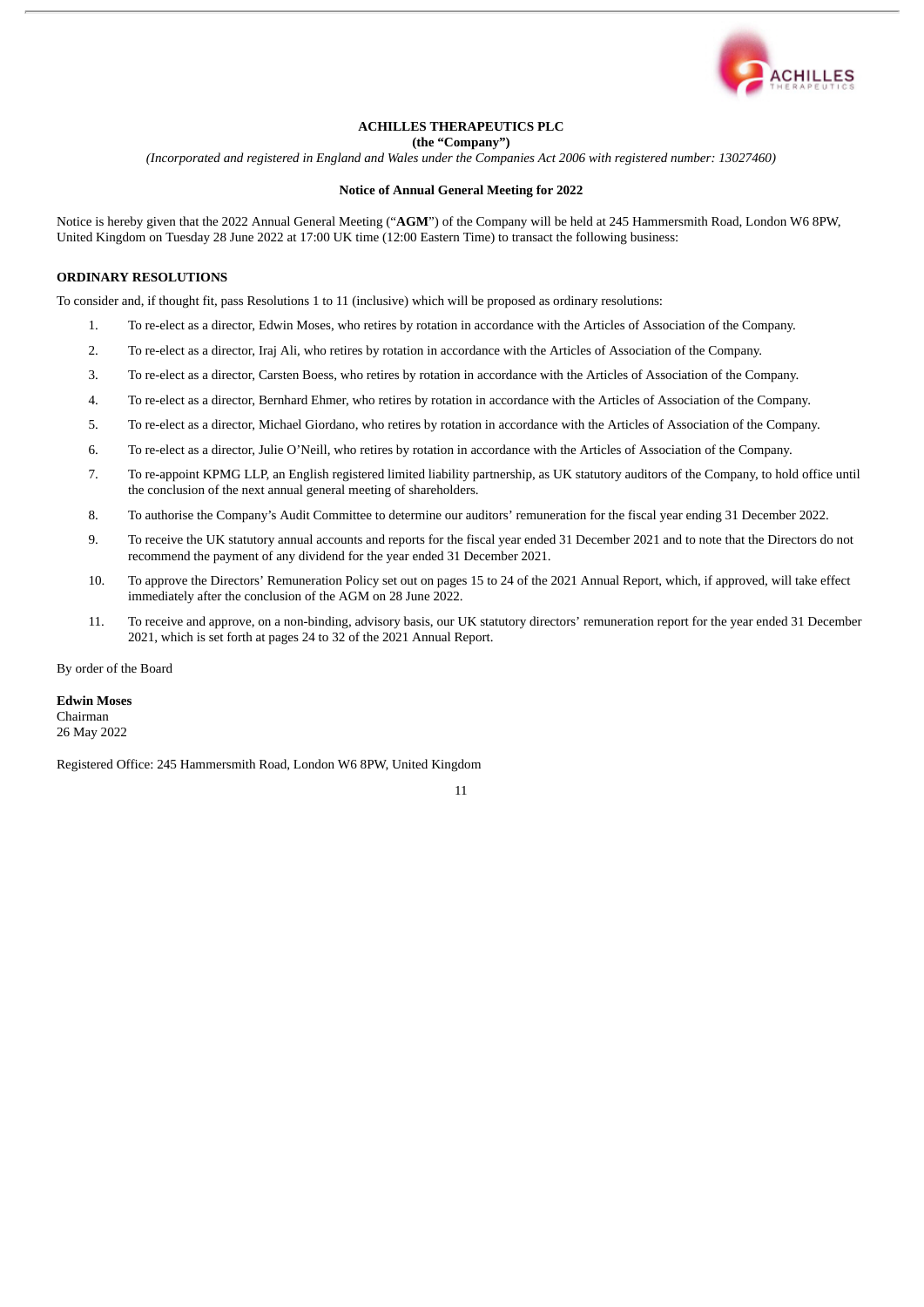

## **Notice of Meeting - Further Notes**

- 1. The Company, pursuant to Regulation 41 of the Uncertificated Securities Regulations 2001 (as amended), specifies that only those members registered in the Company's Register of Members of the Company at 17:00 (UK time) on 24 June 2022 (or if the Meeting is adjourned, members entered on the Register of Members of the Company not later than 17:00 (UK time) on the date which is two working days before the date of the adjourned Meeting) shall be entitled to attend, speak and vote at the AGM in respect of the number of ordinary shares registered in their name at that time. Changes to entries on the Register of Members of the Company after this time shall be disregarded in determining the rights of any person to attend, speak or vote at the Meeting.
- 2. A member entitled to attend, speak and vote at the Meeting is entitled to appoint a proxy to exercise all or any of his/her rights to attend, speak and to vote instead of him/her. A proxy need not be a member of the Company but must attend the Meeting in person. If a member wishes his/her proxy to speak on his/her behalf at the Meeting he/she will need to appoint his/her own choice of proxy (not the Chairman) and give his/her instructions directly to them. Completion and return of a form of proxy will not preclude a member from attending, speaking and voting at the Meeting or any adjournment thereof in person. If a proxy is appointed and the member attends the Meeting in person, the proxy appointment will automatically be terminated.
- 3. A member may appoint more than one proxy provided each proxy is appointed to exercise rights attached to different shares. A member may not appoint more than one proxy to exercise rights attached to any one share. To appoint more than one proxy, please sign and date the form of proxy and attach a schedule listing the names and addresses (in block letters) of all of your proxies, the number of shares in respect of which each proxy is appointed (which, in aggregate, should not exceed the number of shares held by you) and indicating how you wish each proxy to vote or abstain from voting. If you wish to appoint the Chairman as one of your multiple proxies, simply write "the Chairman of the Meeting".
- 4. A form of proxy is enclosed and details of how to appoint and direct a proxy to vote on each resolution are set out in the notes to the form of proxy. To be valid the form of proxy must be completed and signed, and lodged with the Company at 245 Hammersmith Road, London W6 8PW, marked for the attention of the Company Secretary, no later than 17:00 (UK time) on 24 June 2022 and in the event of adjournment not less than 48 hours (excluding non-working days) before the time fixed for the Meeting together with, if appropriate, the power of attorney or other authority (if any) under which it is signed or a notarially certified or office copy of such power or authority. In the case of a member which is a Company, the proxy form must be executed under its common seal or signed on its behalf by an officer of the Company or an attorney for the Company. You can only appoint a proxy using the procedures set out in these notes and the notes to the form of proxy.
- 5. In the case of joint holders, the signature of only one of the joint holders is required on the form of proxy. In the event that more than one of the joint holders purports to appoint a proxy, the appointment submitted by the first named holder on the Register of Members of the Company will be accepted to the exclusion of the other joint holder.
- 6. Any corporation which is a member can appoint one or more corporate representatives who may exercise on its behalf all of its powers as a member provided that, if it is appointing more than one corporate representative, it does not do so in relation to the same shares. It is therefore no longer necessary to nominate a designated corporate representative.
- 7. CREST members who wish to appoint a proxy or proxies through the CREST electronic proxy appointment service may do so for the AGM and any adjournment(s) of the Meeting by using the procedures described in the CREST Manual. CREST personal members or other CREST sponsored members, and those CREST members who have appointed a voting service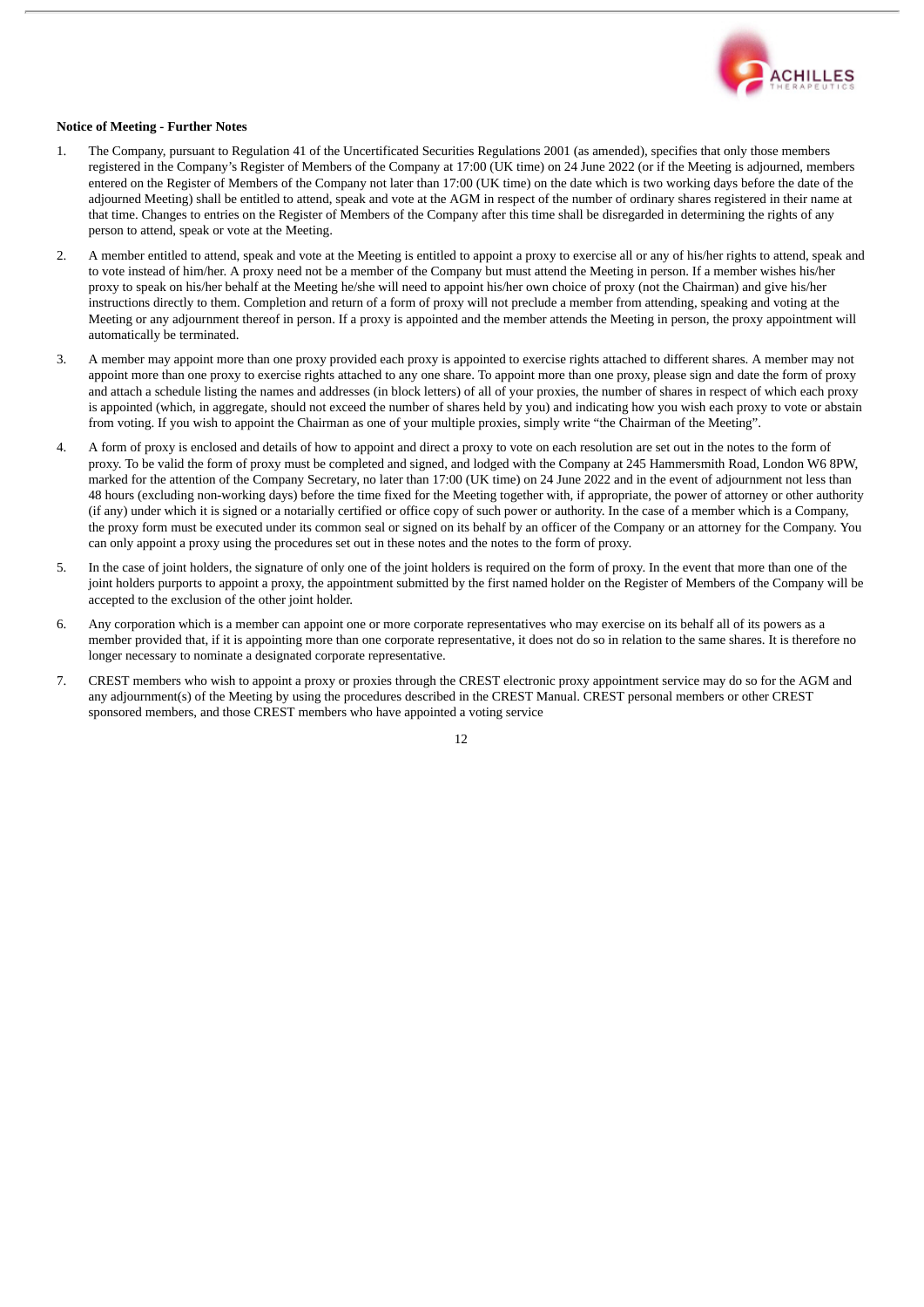

provider(s), should refer to their CREST sponsor or voting service provider(s), who will be able to take the appropriate action on their behalf.

In order for a proxy appointment or instruction made using the CREST service to be valid, the appropriate CREST message (a "CREST Proxy Instruction") must be properly authenticated in accordance with Euroclear UK & Ireland Limited's specifications and must contain the information required for such instructions, as described in the CREST Manual. The message, regardless of whether it constitutes the appointment of a proxy or an amendment to the instruction given to a previously appointed proxy must, in order to be valid, be transmitted so as to be received by the Company's agent (ID: BO011) no later than 48 hours (excluding non-working days) before the Meeting. For this purpose, the time of receipt will be taken to be the time (as determined by the timestamp applied to the message by the CREST Applications Host) from which the Company's agent is able to retrieve the message by enquiry to CREST in the manner prescribed by CREST. After this time any change of instructions to proxies appointed through CREST should be communicated to the appointee through other means.

CREST members and, where applicable, their CREST sponsors or voting service provider(s) should note that Euroclear UK & Ireland Limited does not make available special procedures in CREST for any particular messages. Normal system timings and limitations will therefore apply in relation to the input of CREST Proxy Instructions. It is the responsibility of the CREST member concerned to take (or, if the CREST member is a CREST personal member or sponsored member or has appointed a voting service provider(s), to procure that his/her CREST sponsor or voting service provider(s) take(s)) such action as shall be necessary to ensure that a message is transmitted by means of the CREST system by any particular time. In this connection, CREST members and, where applicable, their CREST sponsors or voting service provider(s) are referred, in particular, to those sections of the CREST Manual concerning practical limitations of the CREST system and timings.

The Company may treat as invalid a CREST Proxy Instruction in the circumstances set out in Regulation 35(5)(a) of the Uncertificated Securities Regulations 2001.

- 8. A vote withheld is not a vote in law, which means that the vote will not be counted in the calculation of votes for or against the resolution, and if no voting indication is given, a proxy may vote or abstain from voting at his/her discretion. A proxy may vote (or abstain from voting) as he or she thinks fit in relation to any other matter which is put before the Meeting.
- 9. In order to revoke a proxy instruction a member will need to send a signed hard copy notice clearly stating your intention to revoke a proxy appointment to the Company at 245 Hammersmith Road, London W6 8PW, marked for the attention of the Company Secretary, together with, if appropriate, the power of attorney or other authority (if any) under which it is signed or a notarially certified or office copy of such power or authority. In the case of a member, which is a company, the notice must be executed under its common seal or signed on its behalf by an officer of the company or an attorney for the company.
- 10. If shareholder or an ADR holder wishes to listen to the webcast of the AGM, please email your name (and name of the shareholder or ADR holder you represent, if applicable), address and email ID to shares@achillestx.com with '2022 AGM Webcast' in the title line. The Company will email the access details directly to the shareholder or ADR holder to access the webcast. The email must be received by the Company by no later than 17:00 (UK Time) (12:00 Eastern time) on 21 June 2022 in order for the shareholder or ADR holder to be entitled to access the webcast. Please note that ADR holders will not be able to vote as part of the AGM webcast and, as a result, you are strongly encouraged to submit a proxy form to ensure that you are able to participate in the business of the meeting.

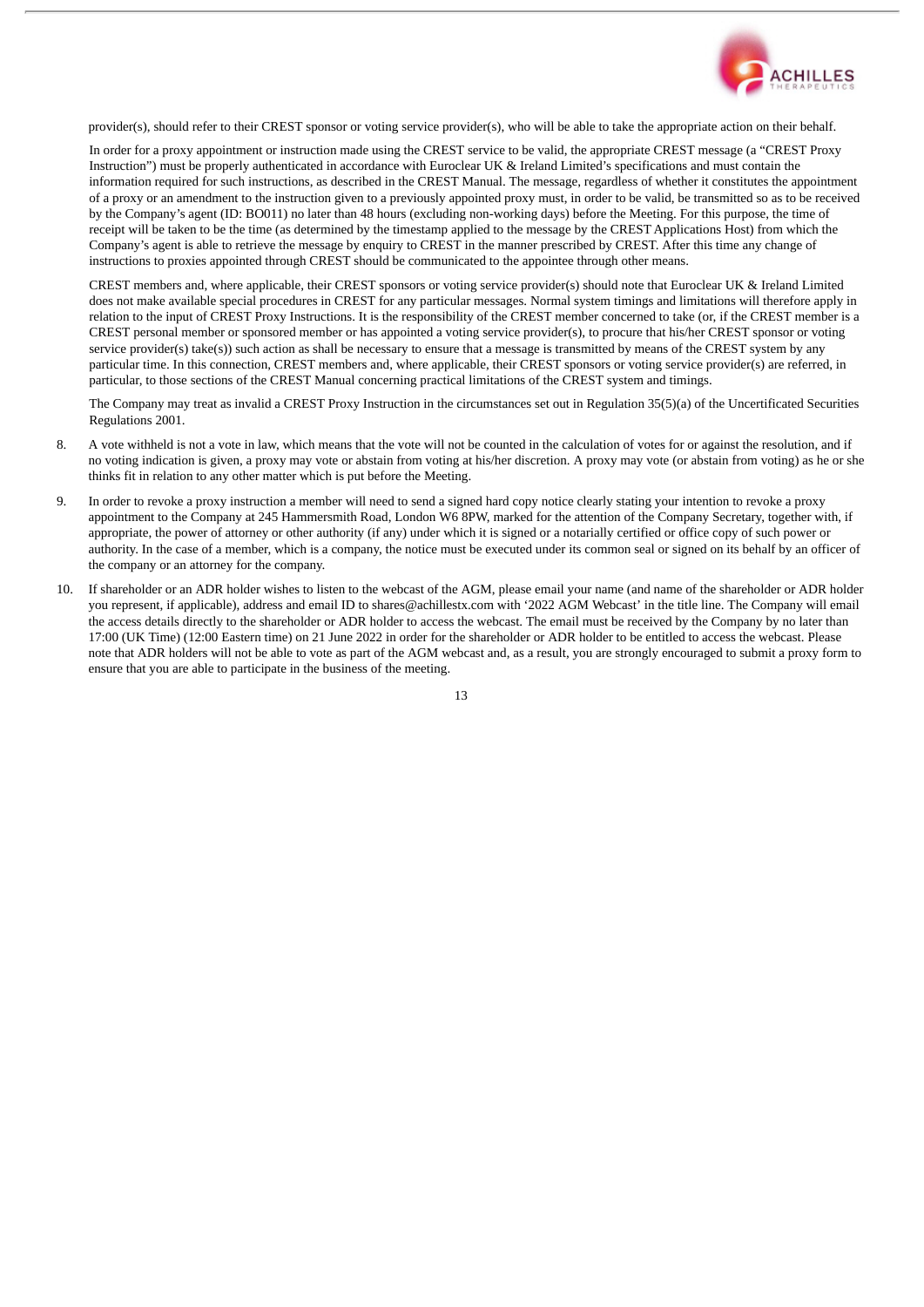

11. Except as provided above, members who have general queries about the AGM should write to the Company Secretary, Daniel Hood, at the address of our registered office or by email: shares@achillestx.com. You may not use any electronic address provided either in this notice of AGM or any related documents (including the annual report and accounts and proxy form) to communicate with the Company for any purposes other than those expressly stated.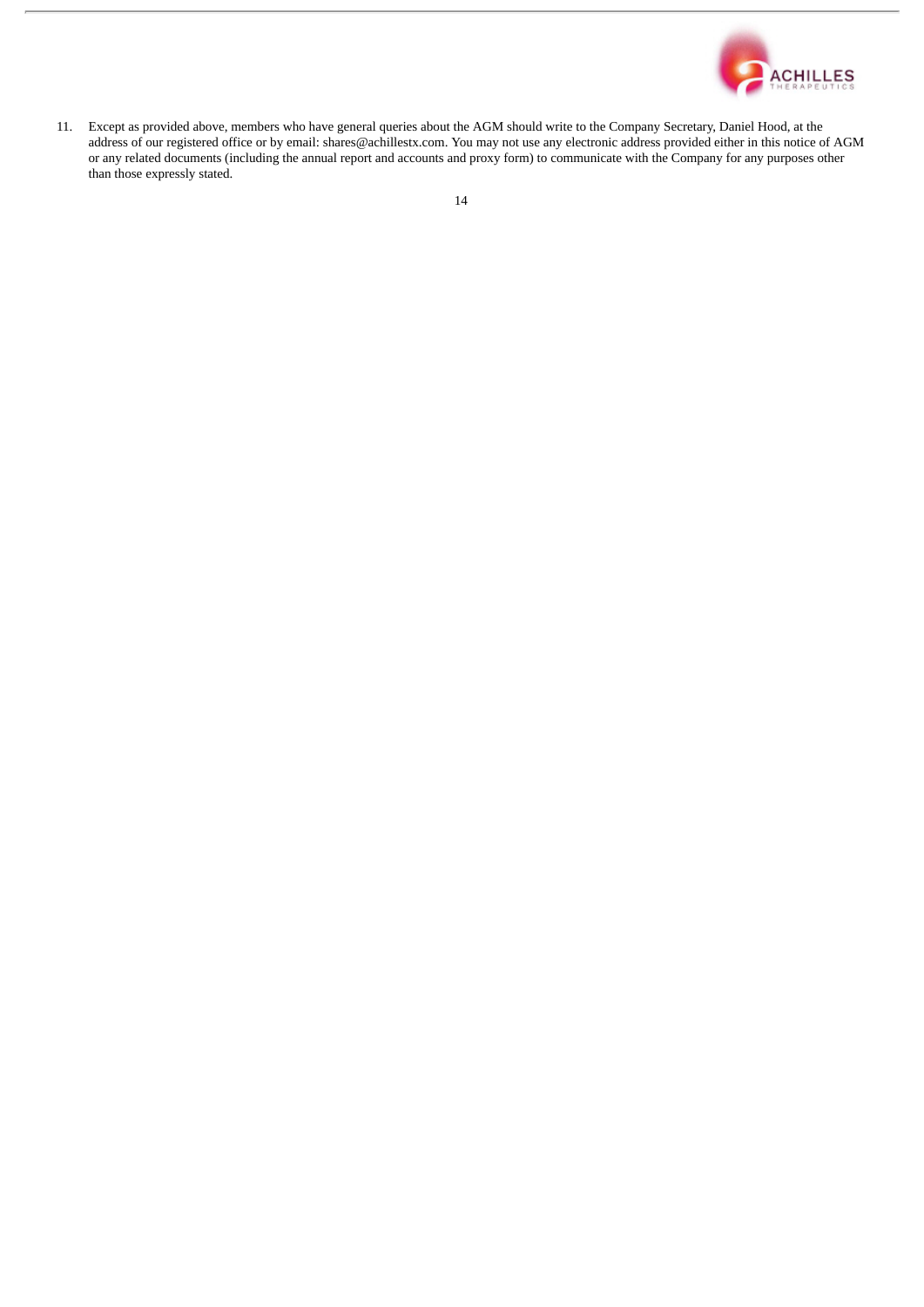## **ACHILLES THERAPEUTICS PLC Company number: 13027460 (the "Company")**

## **PROXY FORM**

## **for use at the annual general meeting of the Company to be held at 245 Hammersmith Road, London, United Kingdom, W6 8PW on 28 June 2022 at 17:00 (UK time) (the "AGM")**

<span id="page-18-0"></span>*PLEASE READ THE NOTES BELOW BEFORE COMPLETING THIS PROXY FORM IN BLACK INK AND BLOCK CAPITALS*

We, being a member of the Company, appoint the Chairman of the AGM as our proxy to exercise all or any of our rights to attend, speak and vote on our behalf at the AGM of the Company to be held at the Company's registered office on 28 June 2022 at 17:00 pm (UK time) and at any adjournment of the AGM.

This proxy form relates to the resolutions to be proposed at the AGM as set out in the notice of AGM dated 26 May 2022 (the "**Resolutions**") and reproduced below, and any other business transacted at the AGM and at any adjournment of the AGM.

We direct our proxy to vote on the Resolutions as instructed on this proxy form.

Please give your instructions in respect of the Resolutions by putting the relevant numbers of votes in the appropriate box.

|    | <b>Ordinary Resolutions</b>                                                                                                         | <b>Votes For</b> | <b>Votes</b><br><b>Against</b> | <b>Votes</b><br><b>Abstained</b> | <b>Total Vote</b><br><b>Instructions</b> | <b>No Voting</b><br>Instruction |
|----|-------------------------------------------------------------------------------------------------------------------------------------|------------------|--------------------------------|----------------------------------|------------------------------------------|---------------------------------|
| 1. | To re-elect as a director, Edwin Moses, who retires by rotation<br>in accordance with the Articles of Association of the Company.   |                  |                                |                                  |                                          |                                 |
| 2. | To re-elect as a director, Iraj Ali, who retires by rotation in<br>accordance with the Articles of Association of the Company.      |                  |                                |                                  |                                          |                                 |
| 3. | To re-elect as a director, Carsten Boess, who retires by rotation<br>in accordance with the Articles of Association of the Company. |                  |                                |                                  |                                          |                                 |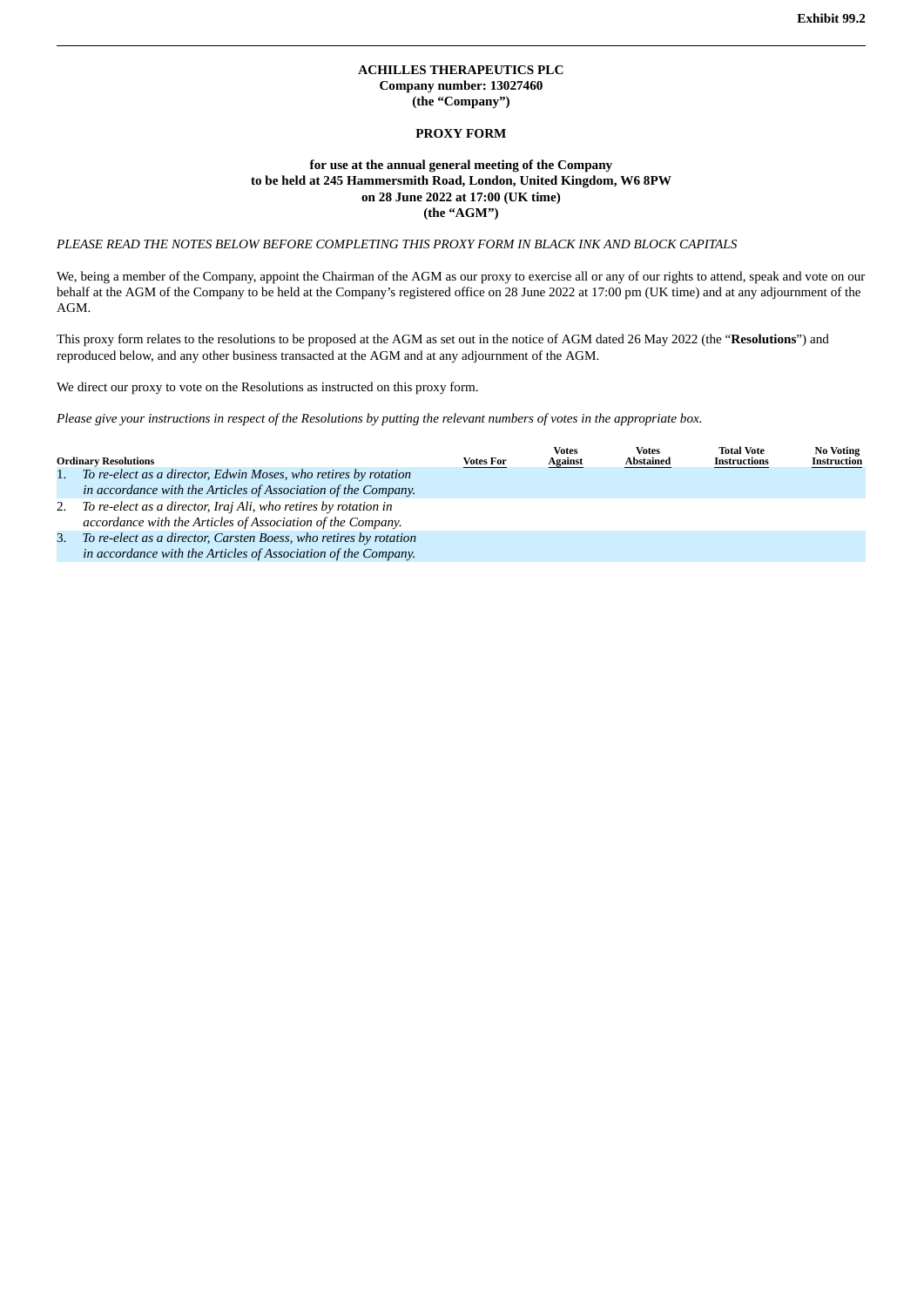|     | <b>Ordinary Resolutions</b>                                                                                                                                                                                                                                     | <b>Votes For</b> | <b>Votes</b><br><b>Against</b> | <b>Votes</b><br><b>Abstained</b> | <b>Total Vote</b><br><b>Instructions</b> | <b>No Voting</b><br>Instruction |
|-----|-----------------------------------------------------------------------------------------------------------------------------------------------------------------------------------------------------------------------------------------------------------------|------------------|--------------------------------|----------------------------------|------------------------------------------|---------------------------------|
| 4.  | To re-elect as a director, Bernhard Ehmer, who retires by<br>rotation in accordance with the Articles of Association of the<br>Company.                                                                                                                         |                  |                                |                                  |                                          |                                 |
| .5. | To re-elect as a director, Michael Giordano, who retires by<br>rotation in accordance with the Articles of Association of the<br>Company.                                                                                                                       |                  |                                |                                  |                                          |                                 |
| 6.  | To re-elect as a director, Julie O'Neill, who retires by rotation in<br>accordance with the Articles of Association of the Company.                                                                                                                             |                  |                                |                                  |                                          |                                 |
| 7.  | To re-appoint KPMG LLP, an English registered limited liability<br>partnership, as UK statutory auditors of the Company, to hold<br>office until the conclusion of the next annual general meeting of<br>shareholders.                                          |                  |                                |                                  |                                          |                                 |
| 8.  | To authorise the Company's Audit Committee to determine our<br>auditors' remuneration for the fiscal year ending 31 December<br>2022.                                                                                                                           |                  |                                |                                  |                                          |                                 |
| 9.  | To receive the UK statutory annual accounts and reports for the<br>fiscal year ended 31 December 2021 (the "2021 Annual<br><b>Report</b> ") and to note that the Directors do not recommend the<br>payment of any dividend for the year ended 31 December 2021. |                  |                                |                                  |                                          |                                 |
| 10. | To approve the Directors' Remuneration Policy set out on pages<br>15 to 24 of the 2021 Annual                                                                                                                                                                   |                  |                                |                                  |                                          |                                 |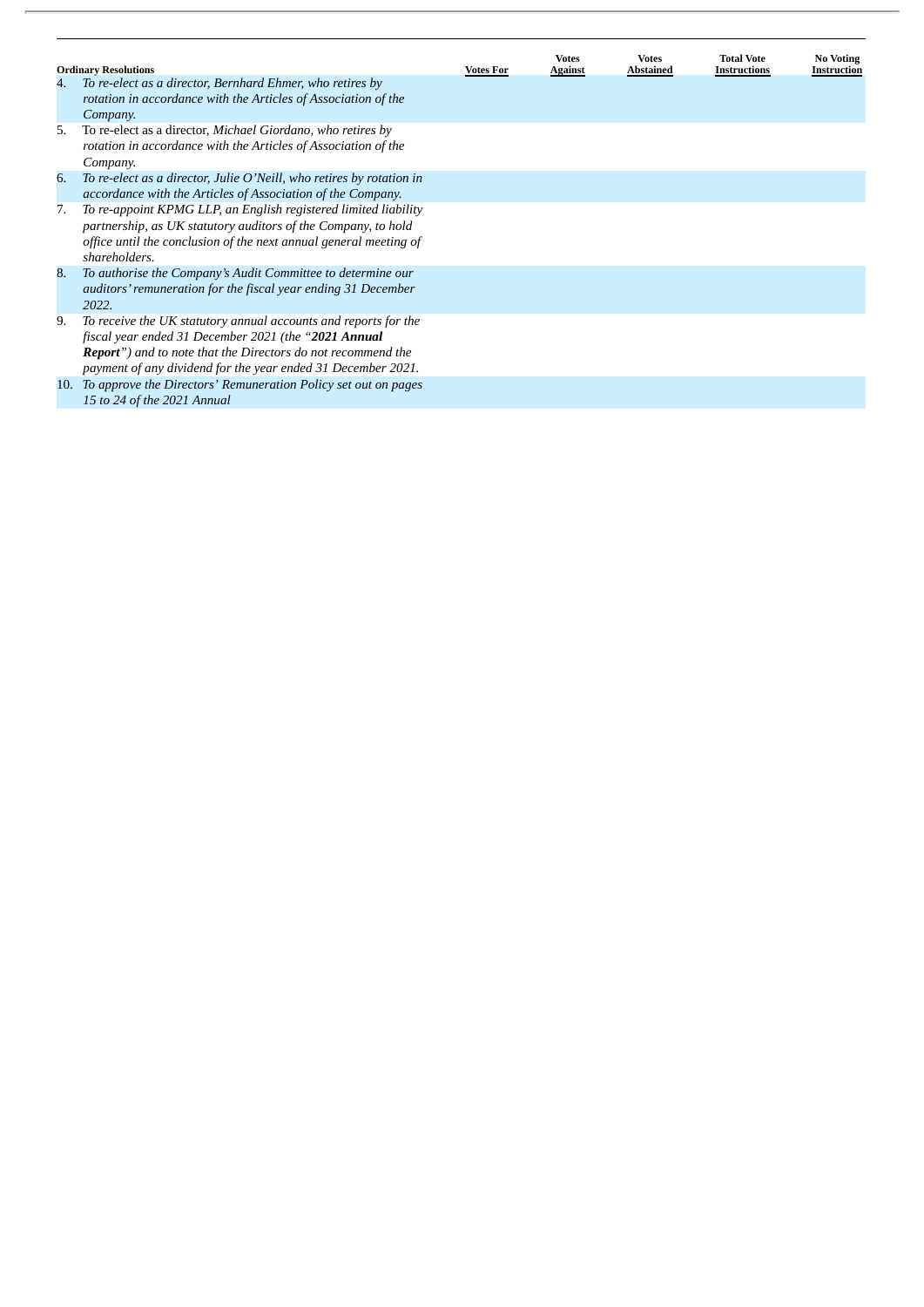| <b>Ordinary Resolutions</b><br>Report, which, if approved, will take effect immediately after the<br>conclusion of the AGM on 28 June 2022.                                                          | <b>Votes For</b> | <b>Votes</b><br><b>Against</b> | <b>Votes</b><br><b>Abstained</b> | <b>Total Vote</b><br><b>Instructions</b> | <b>No Voting</b><br>Instruction |
|------------------------------------------------------------------------------------------------------------------------------------------------------------------------------------------------------|------------------|--------------------------------|----------------------------------|------------------------------------------|---------------------------------|
| 11. To receive and approve, on a non-binding, advisory basis, our<br>UK statutory directors' remuneration report for the year ended<br>31 December 2021, which is set forth at pages 24 to 32 of the |                  |                                |                                  |                                          |                                 |

*2 0 2 1 A n n u a l R ep o r t.*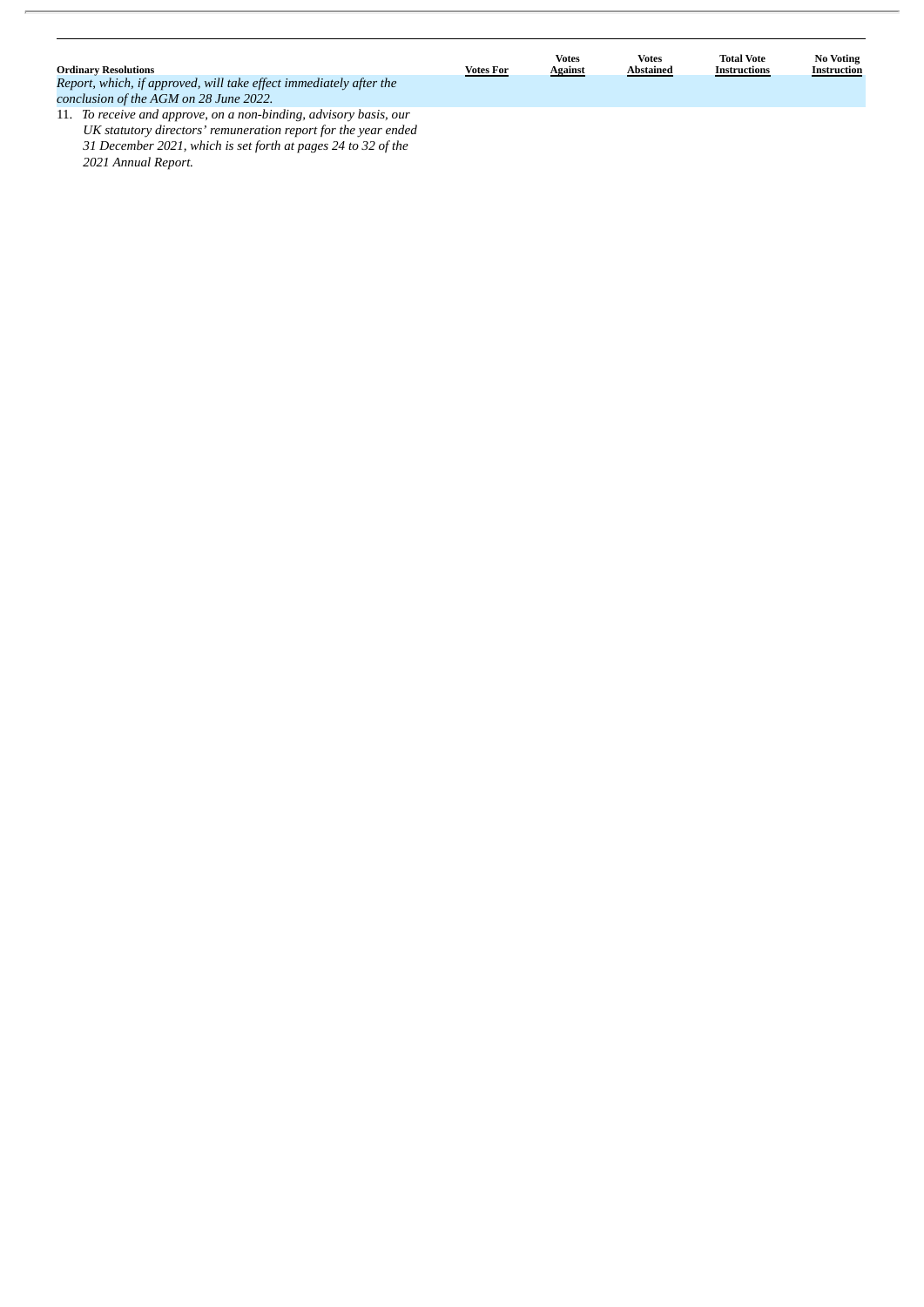*Please complete your details below and sign and date where indicated before returning this form.*

| Name of member         | <b>Address</b>                          | Signature (and capacity if<br><b>applicable</b> ) (see Notes $(3)$ & $(4)$ ) | Date |
|------------------------|-----------------------------------------|------------------------------------------------------------------------------|------|
| BNY (Nominees) Limited | 160 Queen Victoria Street, London, EC4V | Bv:                                                                          | 2022 |
|                        | 4LA                                     | Name:                                                                        |      |
|                        |                                         | Title:                                                                       |      |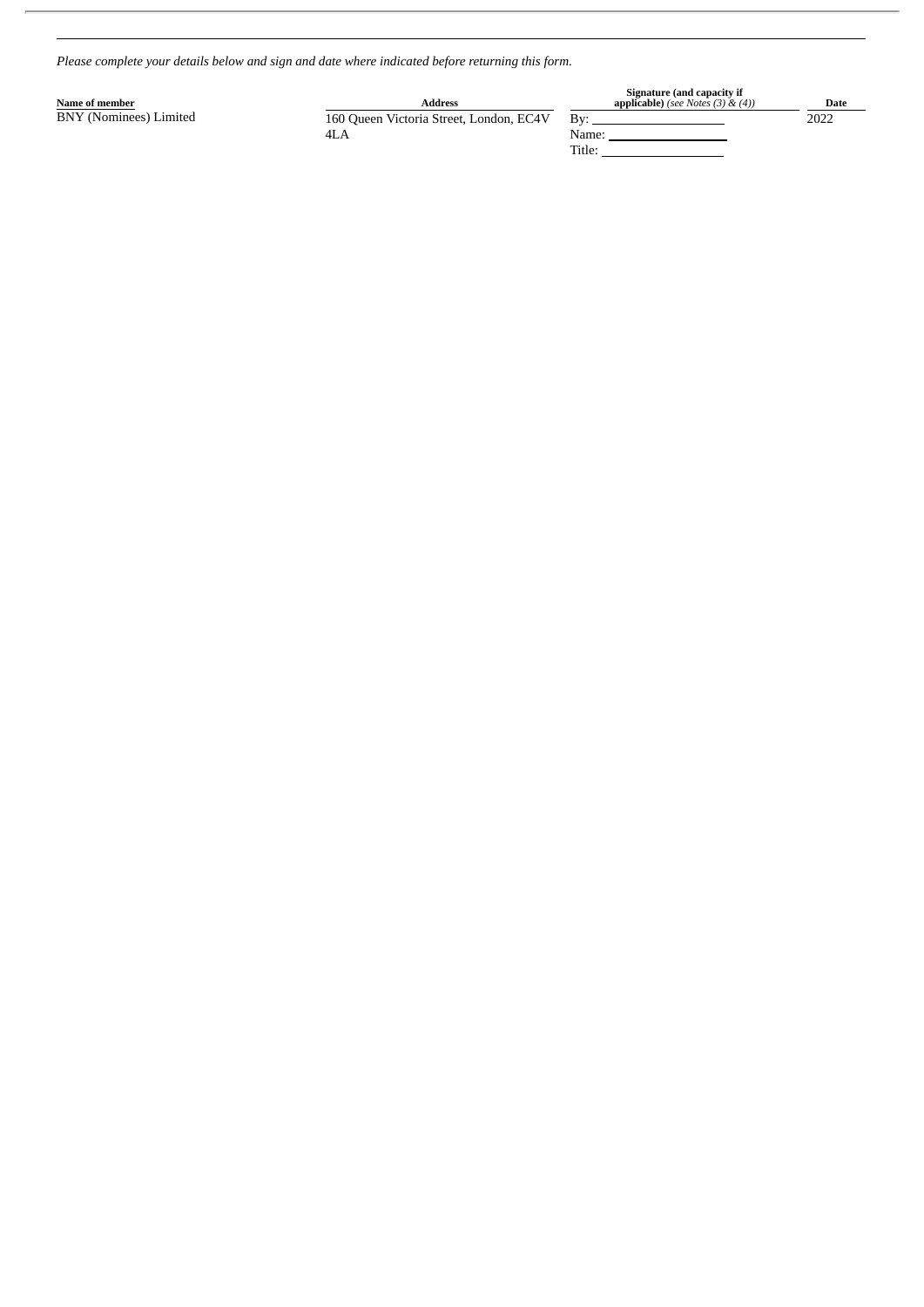## **NOTES:**

- (1) A member may appoint another person as proxy to exercise all or any of his/her rights to attend, speak and vote at the AGM. A proxy need not be a member of the Company but must attend the meeting to represent you. You may appoint more than one proxy in relation to the AGM, provided that each proxy is appointed to exercise the rights attached to a different share or shares. Your appointment of a proxy will not preclude you from attending and voting in person at the AGM. If you have appointed a proxy and attend the meeting in person and vote, your proxy appointment will automatically be terminated.
- (2) If you wish to appoint the Chairman of the AGM as your proxy, please leave these boxes blank. The Chairman will be deemed to be your proxy if you sign and return this proxy form without having filled in these boxes. If you wish to appoint a person other than the Chairman as your proxy, please (a) delete the words "the Chairman of the AGM"; (b) give the full name and address of your chosen proxy; and (c) liaise with your proxy as necessary to ensure that he/she complies with your instructions. You are strongly encouraged to appoint the Chairman of the AGM as your **proxy.**
- (3) If a member is a corporation, this proxy form must be executed under its common seal or signed on its behalf by a duly authorised officer or attorney, who must state the capacity in which he/she signs (e.g. director). If a member is an individual, this proxy form must be signed by him/her or by his/her attorney (stating in the latter case that it is signed in the capacity of attorney).
- (4) In the case of joint holders of shares, only the vote of the senior holder who votes (and any proxies duly appointed by him/her) may be counted by the Company. The senior holder of a share is determined by the order in which the names of the joint holders appear in the Company's register of members. If joint shareholders purport to appoint different proxies, only the appointment made by the most senior shareholder will count.
- (5) To be effective, this proxy form must be completed, signed and sent (together with any power of attorney or other authority under which an appointment is made or a duly certified copy) to Daniel Hood (d.hood@achillestx.com) so as to be received not later than 17:00 (London time) on 24 June 2022 or, if the meeting is adjourned, not less than 48 hours before the time appointed for holding any adjourned meeting.
- (6) Proxy forms, any power of attorney or other authority under which an appointment is made or a duly certified copy and any notice of termination of the authority of a proxy may be sent by electronic means to the electronic address specified in Note (5) and will not be validly received by the Company if they are sent to any other electronic address. Only proxy forms and other documents and information of the specified type will be validly received at that address.
- (7) No electronic address set out in the notice of AGM, this proxy form or any other document relating to the AGM may be used to send information or documents to the Company, including documents or information relating to proceedings at the AGM, except as provided in Note (5). Any electronic communication received by the Company that is found to contain any virus will not be accepted.
- (8) If more than one proxy appointment is returned in respect of the same holding of shares, the proxy appointment received last by electronic means to the electronic addresses specified in Note (5) before the latest time for the receipt of proxies will take precedence.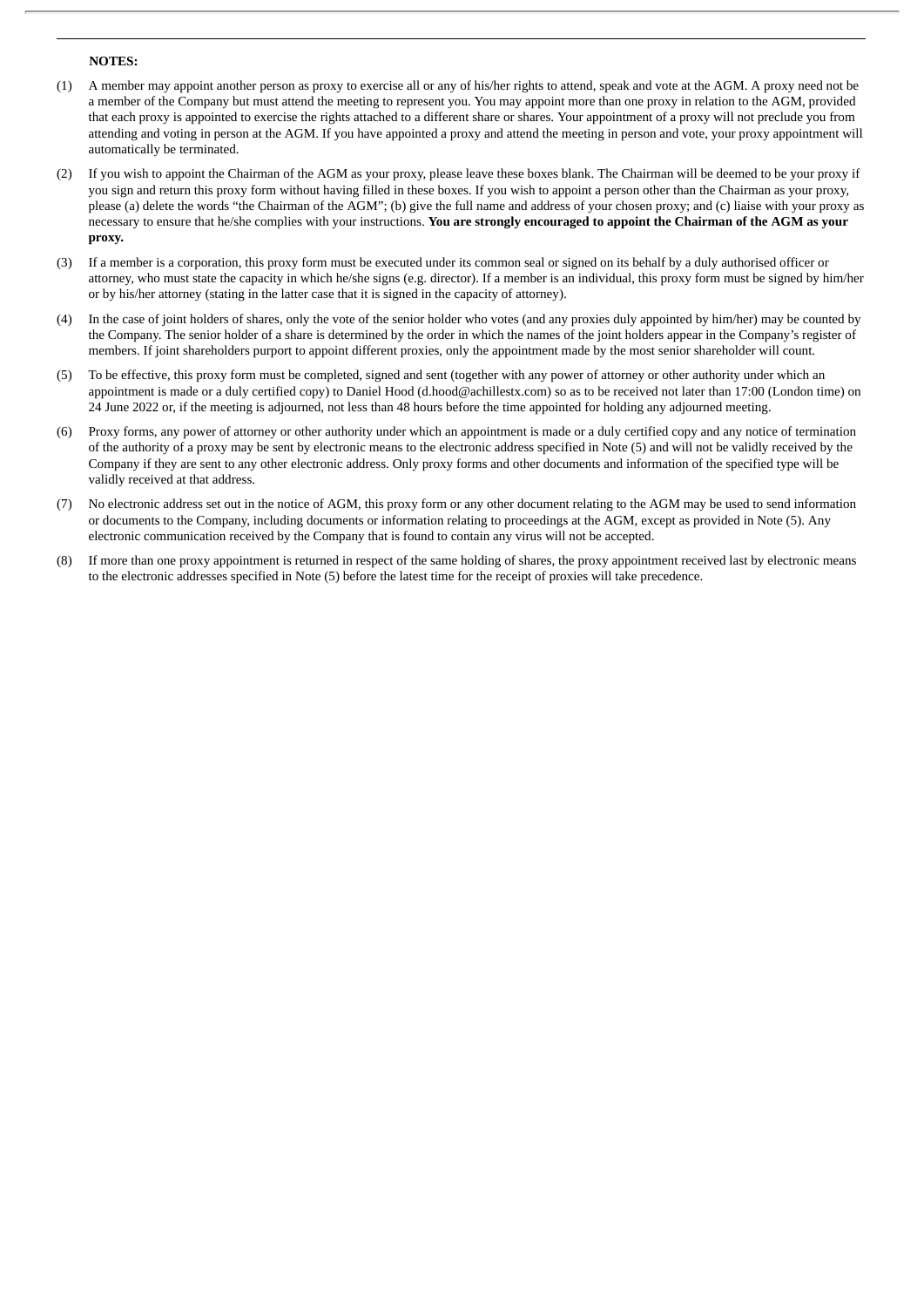(9) If you wish to revoke an appointment you make under this proxy form, you may do so by delivering a notice in writing, to arrive before the start of the AGM (or any adjourned AGM) to which it relates by electronic means to the electronic addresses specified in Note (5).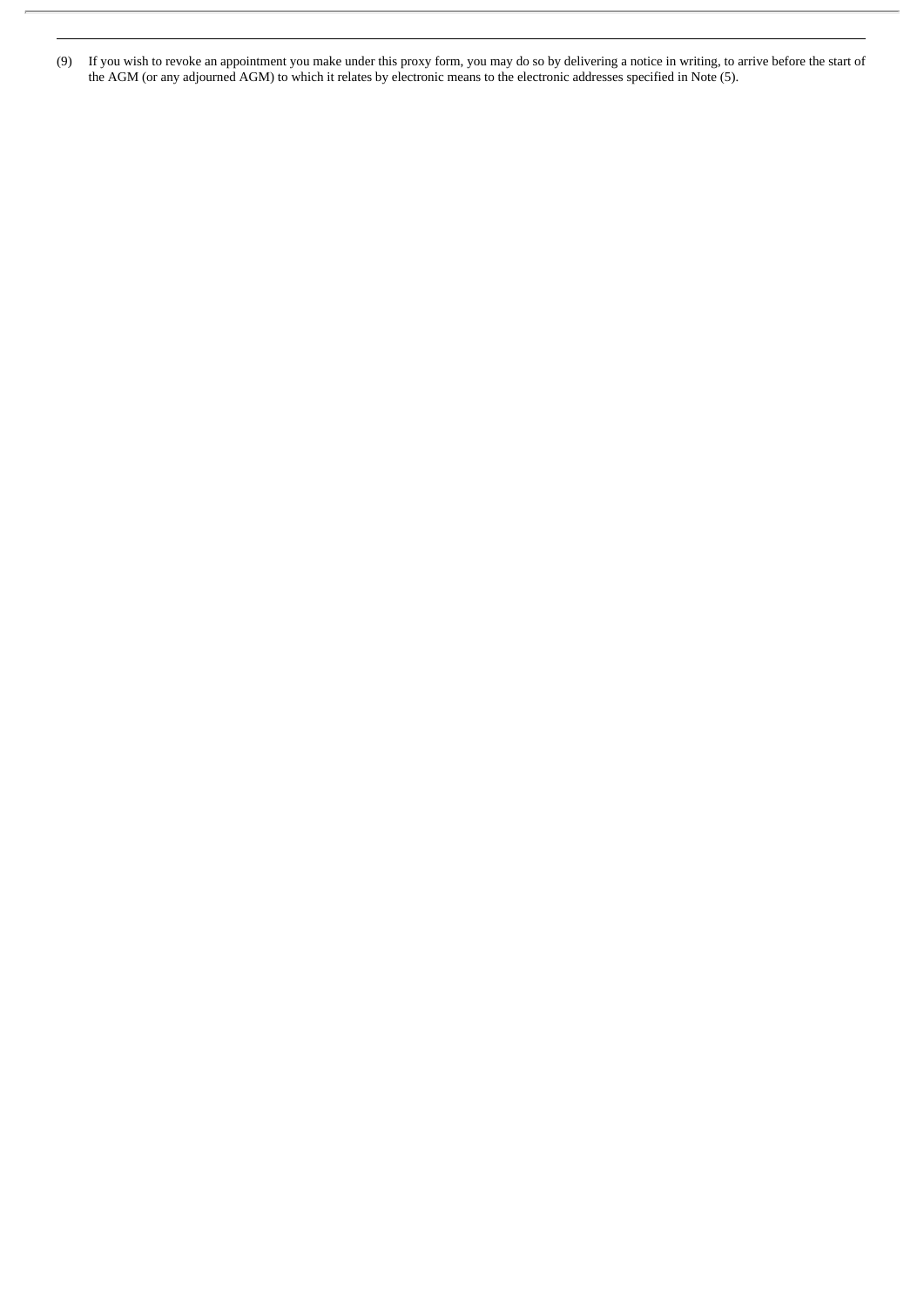|                            | Annual General Meeting of<br><b>Achilles Therapeutics plc</b>                                                      |                   |                        |                                                                                                     |                                                                                                           | Annual General Meeting of<br><b>Achilles Therapeutics plc</b><br>to be Held on June 28, 2022 |                                                                                                                       |  |
|----------------------------|--------------------------------------------------------------------------------------------------------------------|-------------------|------------------------|-----------------------------------------------------------------------------------------------------|-----------------------------------------------------------------------------------------------------------|----------------------------------------------------------------------------------------------|-----------------------------------------------------------------------------------------------------------------------|--|
| Date:                      | June 28, 2022<br>See Voting Instruction On Reverse Side.                                                           |                   |                        |                                                                                                     |                                                                                                           | for Holders as of May 19, 2022                                                               |                                                                                                                       |  |
|                            | Please make your marks like this: E Use pen only                                                                   |                   |                        | ←                                                                                                   |                                                                                                           |                                                                                              |                                                                                                                       |  |
|                            | The Board of Directors recommend a vote for the approval of Resolutions 1 to 11                                    |                   |                        |                                                                                                     | <b>INTERNET</b>                                                                                           |                                                                                              | <b>E</b> TELEPHONE                                                                                                    |  |
| <b>ORDINARY RESOLUTION</b> |                                                                                                                    | For               | <b>Against Abstain</b> |                                                                                                     | www.proxypush.com/achl                                                                                    | OR                                                                                           | 1-866-649-0694                                                                                                        |  |
|                            | Resolution 1 Re-election of Edwin Moses<br>Non-Executive Director                                                  |                   |                        |                                                                                                     | • Use internet to log in.<br>• View Meeting Documents.<br>. Follow online instructions to cast your vote. |                                                                                              | . Use any touch-tone telephone.<br>. Have your ADS Voting Card at hand.<br>. Follow the simple recorded instructions. |  |
|                            | Resolution 2 Re-election of Iraj Ali<br><b>Executive Director</b>                                                  |                   |                        |                                                                                                     |                                                                                                           | <b>SE</b> MAIL                                                                               |                                                                                                                       |  |
|                            | Resolution 3 Re-election of Carsten Boess<br>Non-Executive Director                                                |                   |                        |                                                                                                     |                                                                                                           | . Mark, sign and date your Voting Card.                                                      |                                                                                                                       |  |
|                            | Resolution 4 Re-election of Bernhard Ehmer<br>Non-Executive Director                                               |                   |                        |                                                                                                     | OR<br>envelope provided.                                                                                  | . Detach your Voting Card.<br>• Return your Voting Card in the postage-paid                  |                                                                                                                       |  |
|                            | Resolution 5 Re-election of Michael Giordano<br>Non-Executive Director                                             |                   |                        |                                                                                                     |                                                                                                           |                                                                                              | All votes must be received by 5:00 p.m. on June 22, 2022                                                              |  |
|                            | Resolution 6 Re-election of Julie O'Neill<br>Non-Executive Director                                                |                   |                        |                                                                                                     |                                                                                                           |                                                                                              |                                                                                                                       |  |
|                            | Resolution 7 Re-appointment of KPMG LLP as statutory auditor to serve until the<br>next AGM of the Company         |                   |                        |                                                                                                     |                                                                                                           | PROXY TABULATOR FOR                                                                          |                                                                                                                       |  |
|                            | Resolution 8 Authorisation for the Audit Committee to determine the auditors'<br>remuneration for fiscal year 2022 |                   |                        |                                                                                                     |                                                                                                           | ACHILLES THERAPEUTICS PLC<br>P.O. BOX 8016                                                   |                                                                                                                       |  |
|                            | Resolution 9 Receipt of 2021 UK statutory annual accounts and reports                                              |                   |                        |                                                                                                     |                                                                                                           | CARY, NC 27512-9903                                                                          |                                                                                                                       |  |
|                            | Resolution 10 Approval of Directors' Remuneration Policy                                                           |                   |                        |                                                                                                     |                                                                                                           |                                                                                              |                                                                                                                       |  |
|                            | Resolution 11 Non-binding, advisory approval of the 2021 UK statutory directors'<br>remuneration report            |                   |                        | Please separate carefully at the perforation and return just this portion in the envelope provided. |                                                                                                           |                                                                                              |                                                                                                                       |  |
|                            |                                                                                                                    |                   |                        | $\leftarrow$                                                                                        |                                                                                                           |                                                                                              |                                                                                                                       |  |
|                            |                                                                                                                    |                   |                        |                                                                                                     | <b>EVENT#</b>                                                                                             |                                                                                              |                                                                                                                       |  |
|                            |                                                                                                                    |                   |                        |                                                                                                     | <b>CLIENT#</b>                                                                                            |                                                                                              |                                                                                                                       |  |
|                            | Authorized Signatures - This section must be<br>completed for your instructions to be executed.                    |                   |                        |                                                                                                     |                                                                                                           |                                                                                              |                                                                                                                       |  |
|                            | Please Sign Here                                                                                                   | Please Date Above |                        |                                                                                                     |                                                                                                           |                                                                                              |                                                                                                                       |  |
|                            | Please Sign Here                                                                                                   | Please Date Above |                        |                                                                                                     | Copyright @ 2022 Mediant Communications Inc. All Rights Reserved                                          |                                                                                              |                                                                                                                       |  |

<span id="page-24-0"></span> $\blacksquare$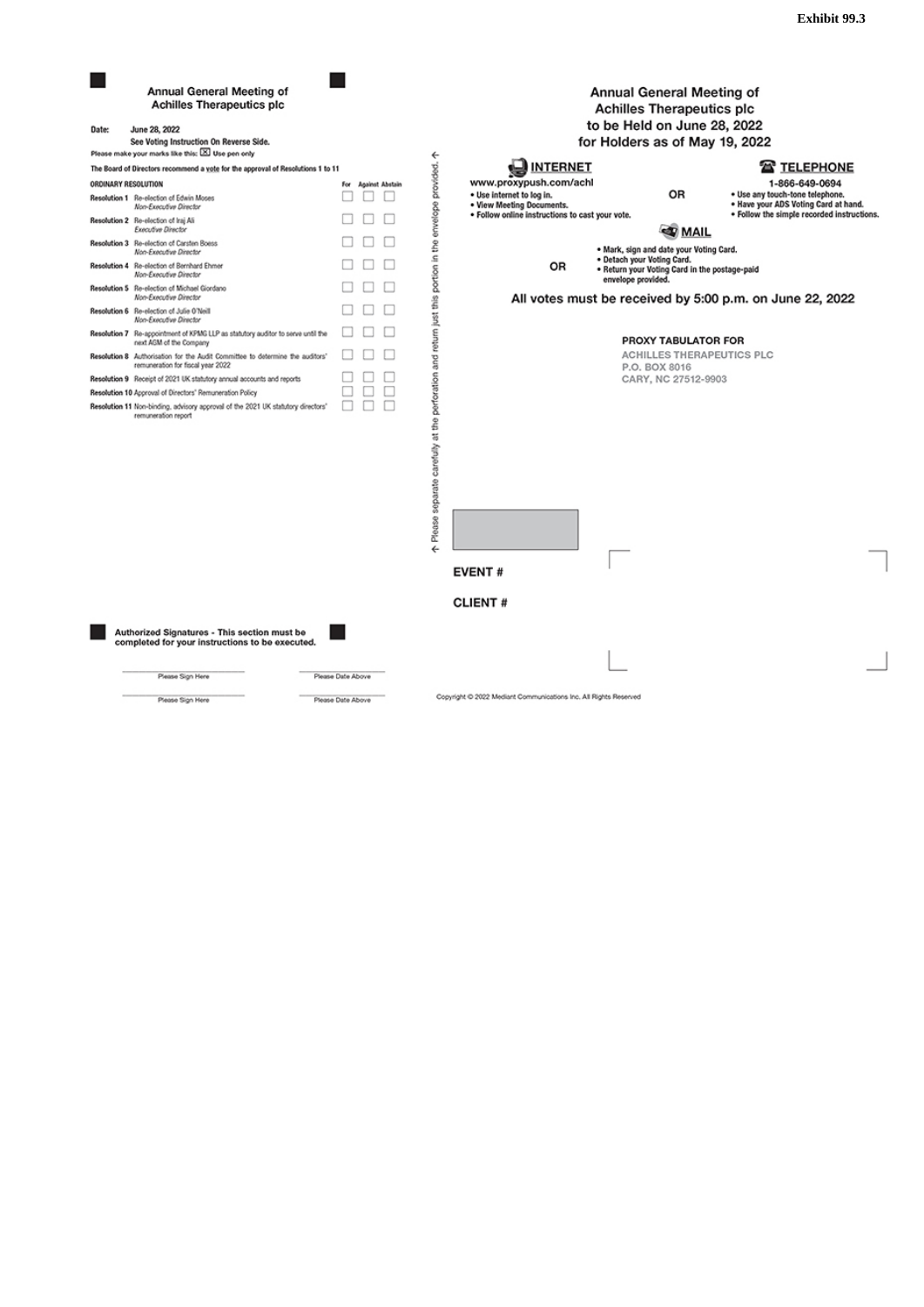#### **Achilles Therapeutics plc** Instructions to The Bank of New York Mellon, as Depositary (Must be received prior to 5:00 p.m. on June 22, 2022)

The undersigned Holder of American Depositary Receipts ("ADRs") hereby acknowledges receipt of a Notice to Holders from the Depositary and hereby requests acknowledges receipt of a Notice to Holders from the Depositary and hereby requests<br>and instructs The Bank of New York Mellon, as Depositary, to endeavor, insofar as<br>practicable, to vote or cause to be voted the number of on the reverse side.

NOTE:

- 1. Instructions as to voting on specified resolutions should be indicated by placing an "X" in the appropriate<br>box.
- box.<br>
In the Societies of Society of the Deposit Agreement, the Depositary shall not vote or attempt to exercise<br>
the right to vote that attached to the deposited Shares other than in accordance with instructions given<br>
b

(Continued and to be marked, dated and signed, on the other side)

PROXY TABULATOR FOR<br>ACHILLES THERAPEUTICS PLC<br>P.O. Box 8016<br>CARY, NC 27512-9003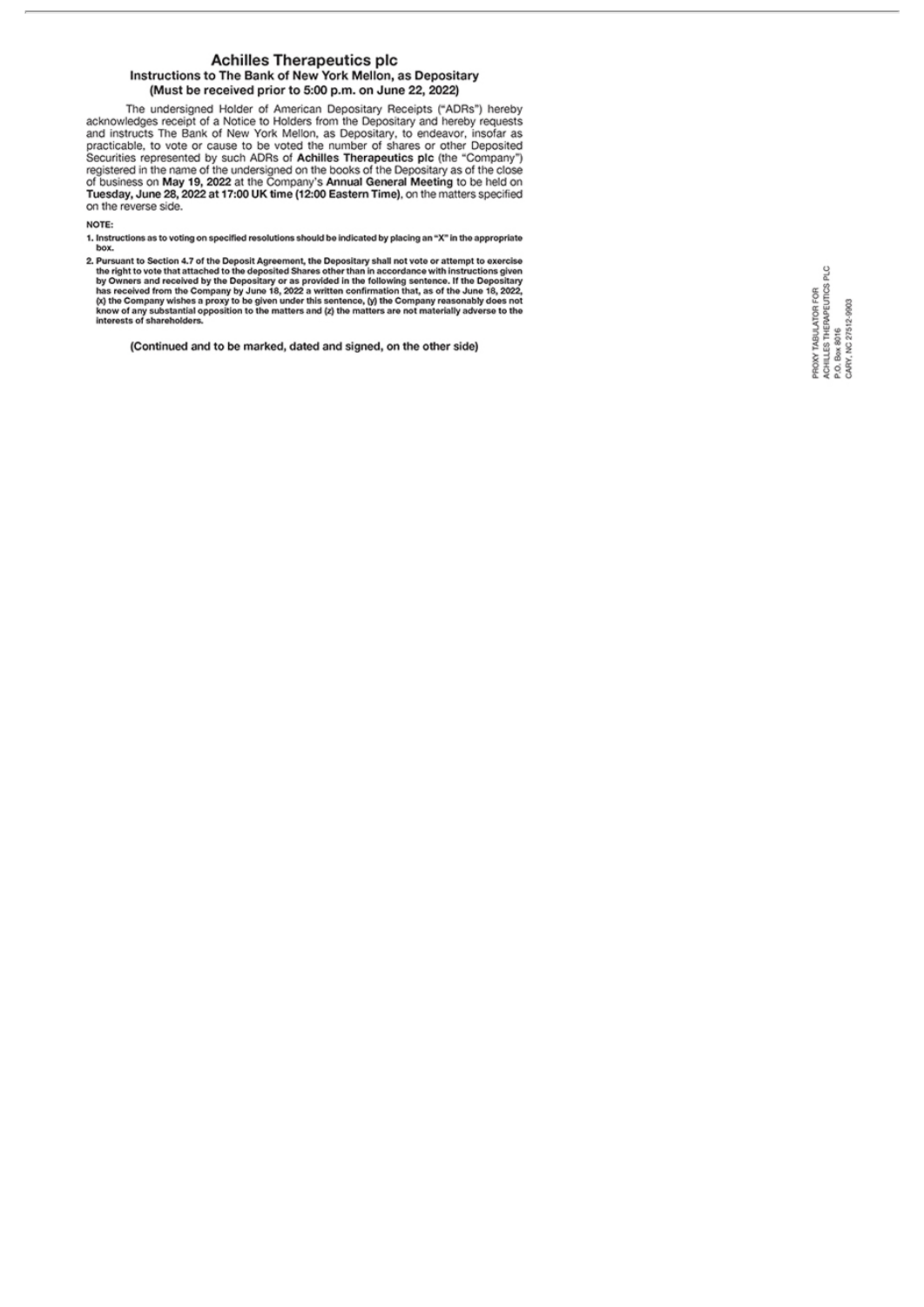

#### <span id="page-26-0"></span>Dear valued ADR holder,

We hereby inform you that the 2022 annual general meeting of Achilles Therapeutics plc (the "**Company**") will take place on Tuesday, June 28, 2022 at 17:00 UK time (12:00 Eastern Time) at 245 Hammersmith Road, London W6 8PW (the "**AGM**"). As investors increasingly prefer to access AGM-related information online instead of receiving printed documents, and for environmental reasons, the Company has decided to reduce the amount of paper used for this mailing. As a result, you are only receiving this letter accompanied by your voting instruction card. Information regarding the AGM, including the Notice of AGM (the "**AGM Notice**"), may be accessed through the "Investor Relations" section of the Company's website, at:

## https://ir.achillestx.com/agm2022

The proposed running order of the AGM is set out below (all times UK time):

| $17:00 - 17:10$ | Welcome and open Meeting                  |
|-----------------|-------------------------------------------|
| $17:10 - 17:40$ | Presentation by the Chairman of the Board |
| $17:40 - 18:00$ | O&A                                       |
| 18:00           | Close of Meeting                          |
|                 |                                           |

Please note that the AGM will be held as a physical meeting at the Company's offices. To support engagement with our shareholders and ADR holders, it is our intention to live stream the AGM by webcast and to enable questions relating to the AGM resolutions to be submitted in advance of the AGM by shareholders and ADR holders. ADR holders are invited to submit their questions in advance by sending an email to shares@achillestx.com with 'AGM question' in the title line by 17:00 UK time (12:00 Eastern Time) on 21 June 2022. Further details are available in the AGM Notice.

If an ADR holder wishes to listen to the AGM webcast, please email your name, address and email id to shares@achillestx.com with '2022 AGM webcast' in the title line. The Company will email the access details directly to the ADR holder to listen to the proceedings in the AGM. The email must be received by the Company no later than 17:00 UK time (12:00 Eastern Time), on June 21st, 2022 in order for the ADR holder to be entitled to access the broadcast. Please note that this will not enable you to participate in the business of the AGM remotely or vote electronically as part of the AGM. Instead, you are strongly encouraged to vote by proxy using voting instructions supplied with this letter by no later than 22 June 2022.

| Achilles Therapeutics plc | $T: +44(0)$ 208 1544600 |
|---------------------------|-------------------------|
| 245 Hammersmith Road      | E: info@achillestx.com  |
| London W6 8PW             | W: achillestx.com       |

Achilles Therapeutics plc is a public limited company registered in England and Wales with registered number 13027460. Registered Office: 245 Hammersmith Road, London W6 8PW.